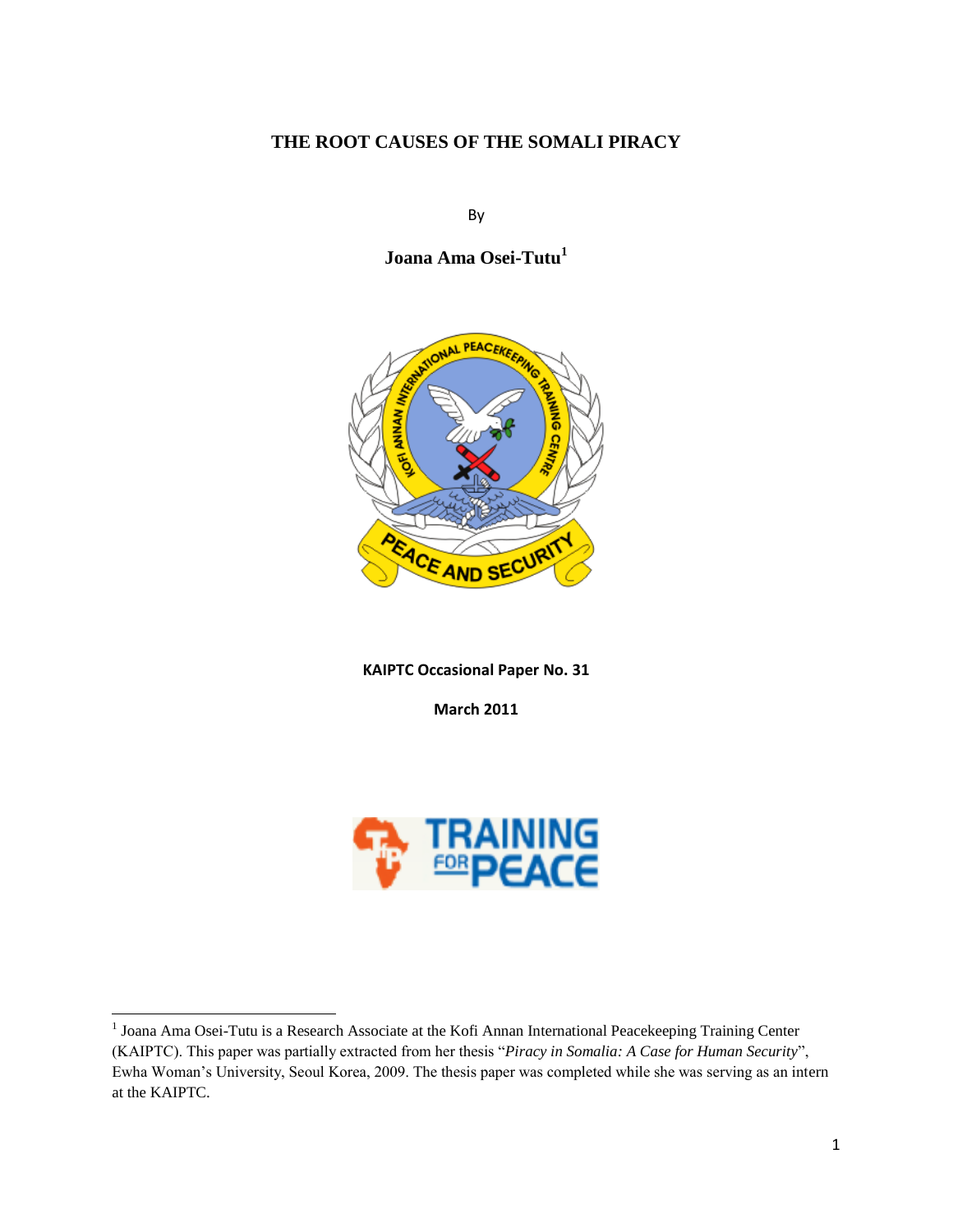# **Contents**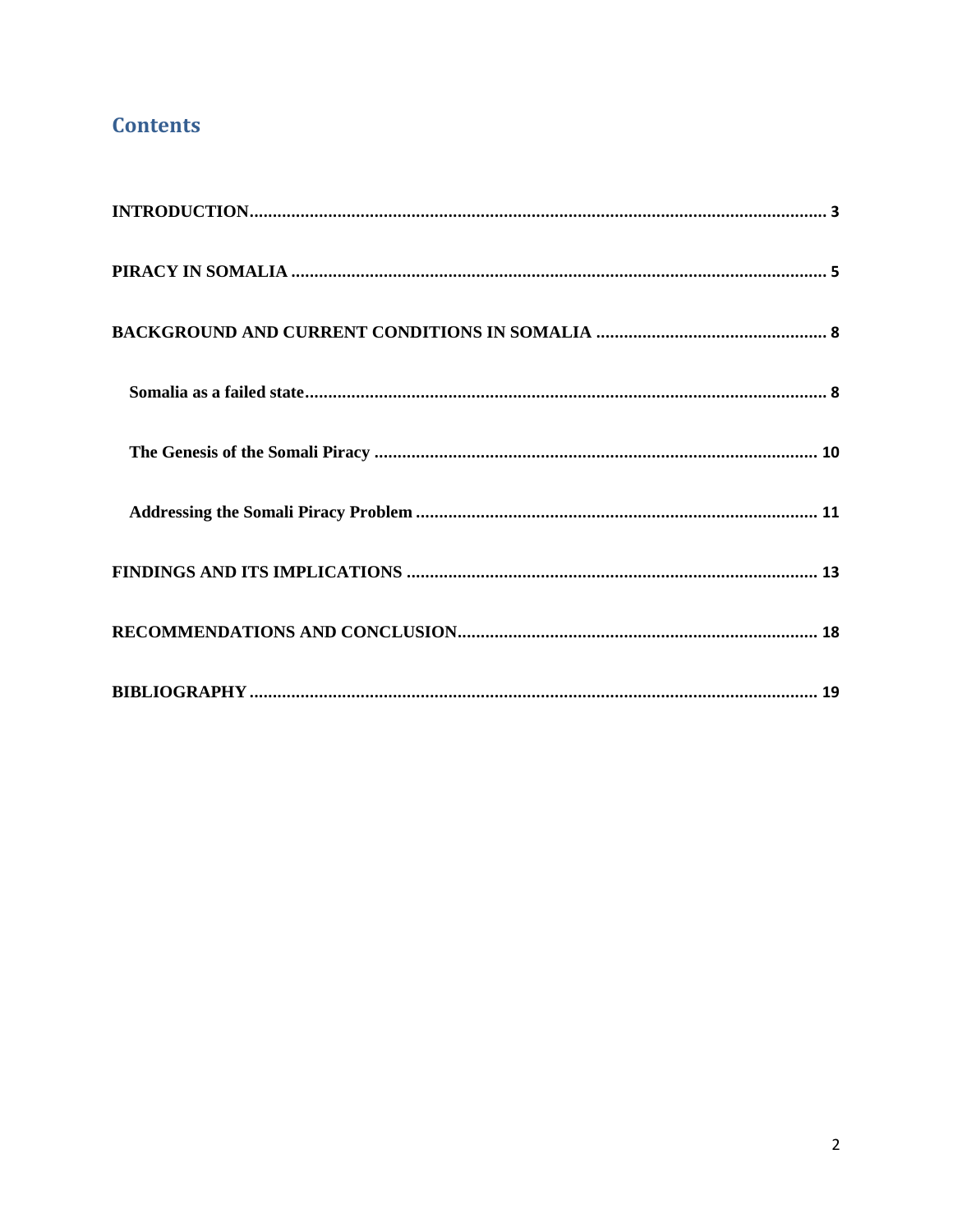# <span id="page-2-0"></span>**INTRODUCTION**

 $\overline{\phantom{a}}$ 

The continuous attacks by pirates in the Gulf of Aden have attracted immense interest from the international community to Somalia. In 2009, the Forbes Magazine named the East African country the "World"s Most Dangerous Country" (O'Malley, 2009). This "honor" bestowed on Somalia is not attributed only to the activities of the pirates but rather as a result of the steady decline of interest in the nation until the upsurge of the pirates.

In addition to the many problems of Somalia, beginning in the 1990s, piracy off the coastlines of Somalia has become the greatest headache of the international community. Efforts by international bodies and western countries to combat the problem have rather seemed to escalate it and even compounded it. Bands of pirates on small speedboats patrol the waters in the Gulf of Aden and the Suez Canal targeting any ship that crosses their paths. These pirates seize the ship, most of the crew and demand a ransom from the shipping company (Brice, 2008).

In 2008 there were 184 reported pirate incidents off the Somali coast. Out of these, 41 were hijackings and 53 were attempts on commercial vessels (North Atlantic Treaty Organization [NATO], 2009). In addition to the increase in the number of seizures and incidence of attempted hijackings, the amount of money demanded as ransom has also increased from \$1m in July 2008 to \$1.4m in December 2008. According to *Timesonline*, \$3.5m was paid as ransom for the MV Faina, a Ukrainian operated vessel carrying Russian tanks – the largest ransom paid to date (Crilly, 2009).

Piracy is becoming a lucrative business for the Somalis despite the numerous patrol ships sent in from the United States of America, China and other western countries, and the breathtaking rescues carried out by the crews on board these patrol vessels. The situation is becoming so unmanageable that many shipping companies prefer to take the longer route through the Cape of Good Hope off the coast of South Africa to avoid a possible hijack or attack by the pirates. These events have had spill-over effects into other businesses: shipping insurance premium has skyrocketed for ships travelling through the dangerous waters; private military contractors have begun hiring out security teams to accompany ships and their cargos as they travel through the Gulf of Aden (Abdi Skeikh, 2009).

This on-going chaos in Somalia has contributed to numerous papers being written about the piracy<sup>2</sup>. This paper however seeks to analyze the piracy situation in Somalia with particular

<sup>&</sup>lt;sup>2</sup> Examples of other papers written on the Somali piracy: Lennox, P. (2008, December). Contemporary piracy off the Horn of Africa; Lehr, P. Somali piracy: The next iteration. *Perspectives on terrorism, III, (4)* : Middleton, R. (2009, April, 22). Pirates and how to deal with them. African Programme and International Law Discussion, *Chatham House Briefing Paper &* Piracy in Somalia- Threatening global trade, feeding local wars. *African programme, Chatham House Briefing Paper.* AFP BP 08/02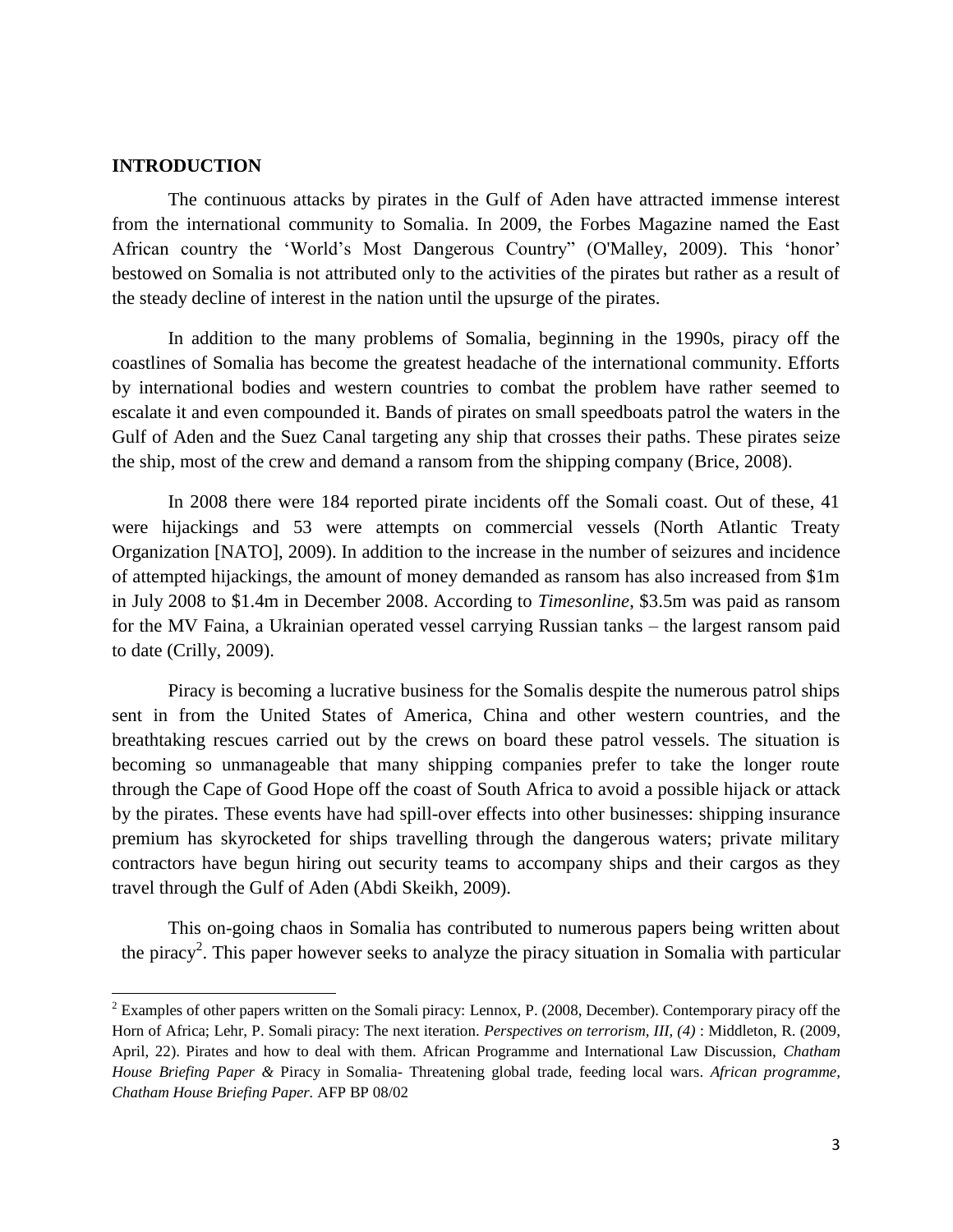interest in the root causes of piracy. Furthermore, it would examine the attempts being made by the international community to address the situation. This paper is based on the premise that Somalia's piracy problem cannot be successfully tackled by the international community's use of deterrence and defense but rather by firstly addressing the root causes.

This paper aims, among other things, to answer a few questions; firstly, what are the root causes of piracy in Somalia. Secondly, the efforts the international community has adopted to address the piracy issues and its effectiveness. Thirdly, how these international efforts addressed the root causes; and possible alternative routes to the international community"s attempts. The answers to these questions will give a clearer picture of the Somali piracy problem and its genesis as well as why stakeholders" efforts have not resolved the problem. There will be an initial presentation of scholarly discussion on the Somali piracy issue. This would be followed by an account of attempts by both Somalis and international organizations to bring to bear some of the causes of piracy in the Gulf of Aden. The findings of these would be stated and finally, recommendations for addressing the piracy would be proposed.

All data and materials for this paper was be gathered from secondary sources. These sources include, among others; academic books, journals, articles, and internet searches.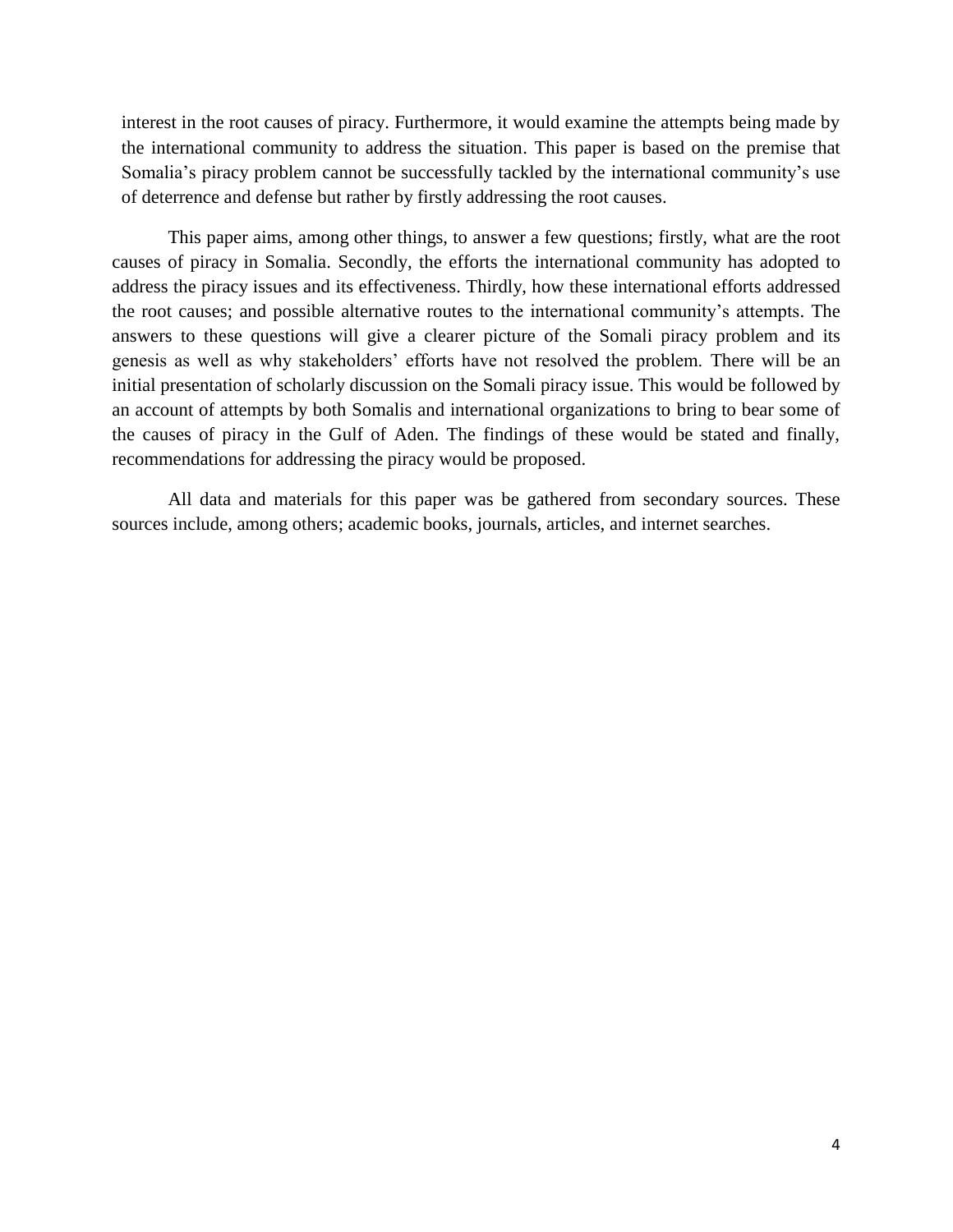#### **PIRACY IN SOMALIA**

<span id="page-4-0"></span>According to the Geneva Convention on the Law of the Sea of 1958, piracy is any illegal acts of violence, detention or any act of depredation, committed for private ends by the crew or the passengers of a private ship or a private aircraft, (*a*) On the high seas, against another ship or aircraft, or against persons or property on board such ship or aircraft;(*b*) Against a ship, aircraft, persons or property in a place outside the jurisdiction of any State<sup>3</sup>. For the purpose of this paper this would be the operational definition applied.

The problem of piracy has never truly been eliminated or eradicated in the world. It has merely been suppressed in one area only to sprout up vigorously in another. It has generally followed a constant pattern: it begins with erratic attacks on soft targets, and gradually becomes more organized and frequent, targeting harder and more valuable targets. The intensity and frequency of the attacks rockets so much that it simply cripples maritime commerce. The states whose maritime commerce is affected then collaborate and mobilize their navies to counter and combat the pirates. Through the collective efforts of these navies, the activities of the pirates are brought to a standstill; their havens and hideouts destroyed; their leaders and operators captured, prosecuted and in some cases killed. This results in the seas being declared safe and secured for maritime commerce (Lennox, 2008).

The piracy on-going in Somalia has evolved along the lines of this old-time pattern. Though there is a distinctive pattern of evolution to piracy, the motives and considered valuables in the attacks vary from pirate to pirate. Even though the situation in Somalia seems to have followed this pattern, it is yet to reach the final stage- where navies are able to successfully destroy havens, hideouts and prosecute all captured pirates. In summary, the presence of the navy has failed to be adequate agents of deterrence and defense against the piracy phenomenon in Somalia.

Wilson (2009) states that piracy generally occurs when poverty is present, coupled with a weak or non-existent government. He notes that maritime crimes in Somalia gradually soared in 2005, resulting from the deteriorating economic situation in the country and the absolute neglect by the international community. This culminated in extreme anxiety on the part of Somalis to survive. The annual income in Somalia is estimated at US \$650 whereas a single act of piracy can yield US\$10,000 or even more for an average pirate. The quest for economic survival has thus been the major propeller of some citizens into piracy in Somalia.

Piracy, in the long run, is detrimental to political and social progression and it all but eliminates economic growth. Almost 80% of the world"s trade is transported via water thus

l

 $3$  The remainder of Article 15 is... and directed:

<sup>(2)</sup> Any act of voluntary participation in the operation of a ship or of an aircraft with knowledge of facts making it a pirate ship or aircraft;

<sup>(3)</sup> Any act of inciting or of intentionally facilitating an act described in subparagraph 1 or subparagraph 2 of this article.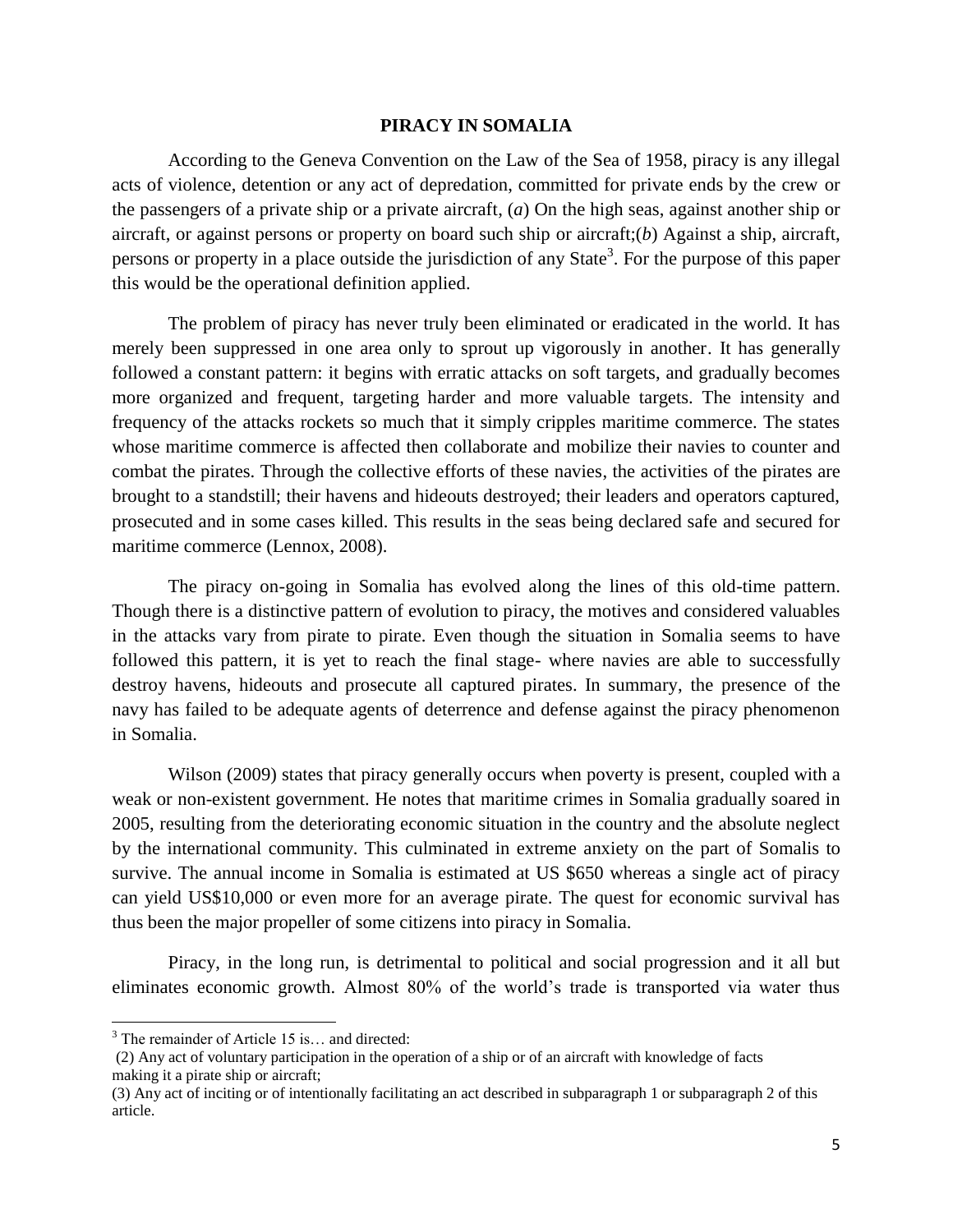piracy places a hindrance on trade. The threat of piracy, though seen as a local event, actually has global repercussions and only by collaboration among states can the threat be dissolved. However, it must be noted that the problem of piracy cannot be eliminated, just contained, reduced and the perpetrators punished. The stabilization of Somalia would be the first step to overcoming piracy (Wilson, 2009). This is one of the solutions to addressing the piracy problema solution the international has not yet channeled resources into.

The prevailing lawlessness in Somalia makes it a prime target for abuse by Islamist insurgency groups looking for a base to destabilize other states. This makes piracy in Somalia not only a local problem but a great concern for the international community as a whole. There is an urgent need for states negatively affected by piracy to collectively take action to address the problem (Murphy, 2009). However in addressing the problem, care must be taken to ensure that the singular act of piracy is placed in an adequate framework to ensure tackling the root problem and not the symptoms.

Lennox (2008) provides a patterned mechanism which most piratical attacks have followed in recent years. Though there is a general pattern, the motivation and cause for the attacks have always been different depending on the pirates. Murphy (2009) offers the difference between the Somali pirates and other pirates. As stated earlier, Somali pirates engage in the act solely for economic reasons. Whereas other bands of pirates steal and confiscate entire cargoes and kill crew members, the Somali pirates place value on the lives of the hijacked crew and cargoes so as to ensure the payment of their ransom. Once the ransom has been paid, ship, crew and cargo are released. Contrary to Wilson (2009), Murphy (2009) argues that the piracy in Somalia is mainly a political issue rather than an economic one. He argues that it is essential to find a workable solution to the political problems in Somalia and not focus attention on the narrow issue of protecting the sea. He further argues that there may be the need to officially break up Somalia and allow Puntland and Somaliland to become independent states. These two states though still considered a part of Somalia are in actual fact semi-autonomous. This happened in Cyprus and Kosovo in order to promote immediate peace and stability. The continuous attacks on ships should serve as a wake-up call to nations to foster greater political discussions and not ineffective naval activities.

Piracy in Somalia is a multifaceted problem that the warships of the international community alone cannot solve. Solving the problem will literally mean addressing the various facets of piracy, namely: geopolitical, regional, legal and operational. However, the issue of this piracy is not just sea-based but also land-based. There is therefore the need to cease using the sea as the sole route to solve the problem. The increase in numbers of insurgents in Somalia is of great worry especially with regards to the fight against terrorism. If careful and thoughtful tactics are not employed, there is the probability that Somalia could fall into the hands of the Al Shabab and become a haven for terrorists (Van Ginkel, B. et al, 2009).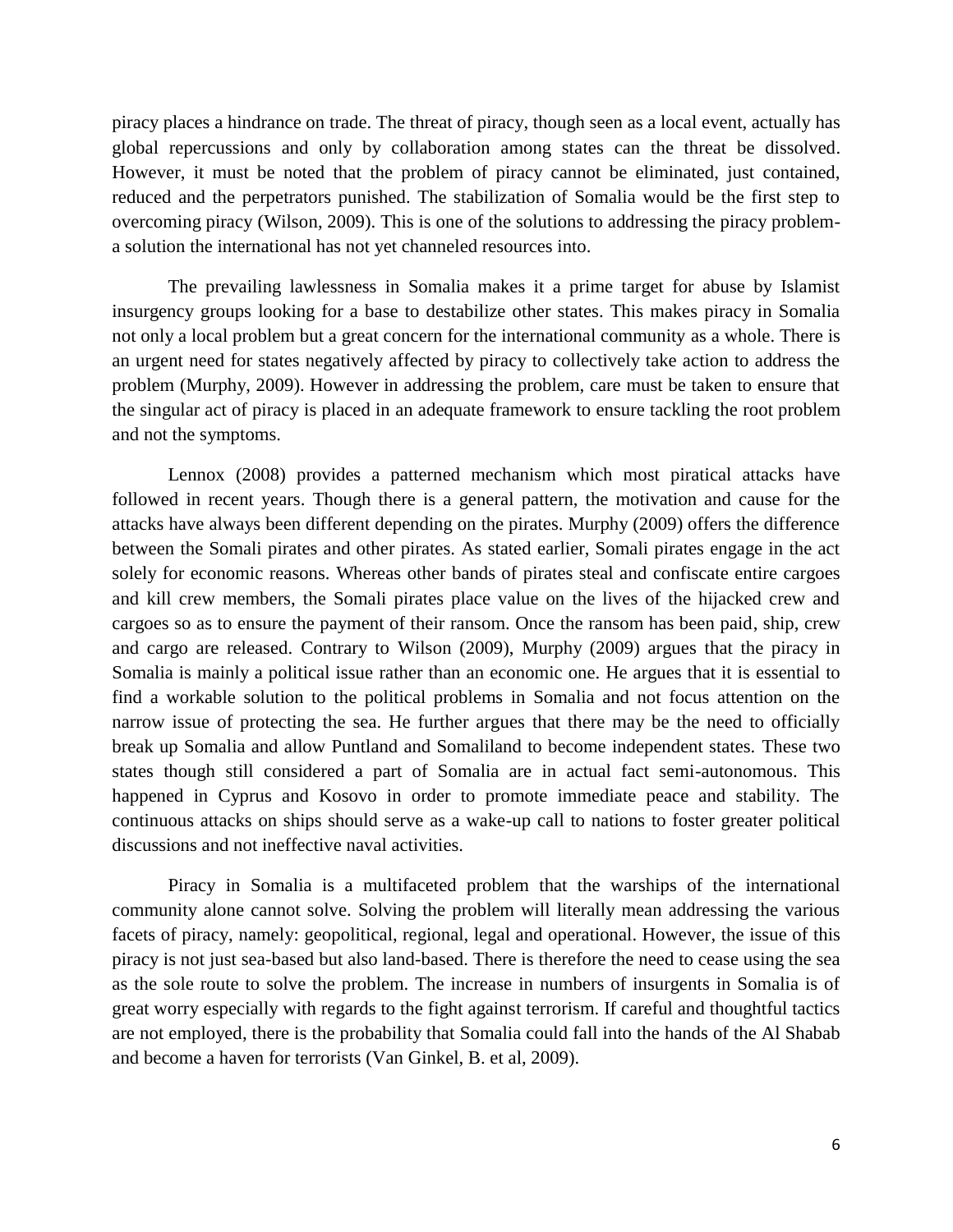A policy brief by the Clingendael Security and Conflict Programme of Somalia identified that the laws surrounding the detention and prosecution of captured pirates need to be clearly stated to avoid putting undue pressure on a single country – as is currently happening with Kenya. Requiring one nation to prosecute captured pirates has the potential risk of overburdening that country. There would eventually be the need to establish a regional international piracy tribunal to handle the cases of captured pirates (2009).

The call to pay closer attention to what happens with captured pirates is reiterated by Kraska & Wilson (2008). They argue that the greatest challenge is not the capturing of the pirates; however it is the detention and prosecution of them after their capture that becomes a challenge. The complexities stem from the numerous nationalities involved, for example; a hijacked ship may be registered in France, owned by a company in Malaysia, and operated by various nationalities. Also, most often the cargo being transported is owned by a company in a different country. Once the pirates are captured the complexity that arises is, which of the nations associated with the ship prosecutes the pirates?  $4^4$ 

The 'catch and release' approach where nations have had to return captured pirates to the beaches of Somalia because jurisdiction on the case was unclear and Somalia was in no capacity to process these pirates for court needs to be avoided. The Somali state currently lacks the social infrastructure to prosecute captured pirates. Even though France and Kenya are commended for successfully interdicting and prosecuting pirates, currently cases of captured pirates are treated in an *ad hoc* manner and there is no solution to detangle the diplomatic and logistical knot created by this complex problem. It is suggested that if the pirates are successfully prosecuted and punished, the frequency of piracy will drastically decrease. Essentially, the deterrence benefit gained from successful prosecutions will be substantial. <sup>5</sup>

However, since Somalia is currently in no position to carry out such prosecutions, it falls upon the international community to take steps in this direction until Somalia is capable of taking over. Finally, states around the Gulf of Aden and Red Sea need to develop a legal framework to effectively and efficiently deal with the provision of lawyers, courtrooms and confinement facilities for captured pirates. This would go a long way to ensure more willingness on the part of states to enforce maritime laws in the vicinity (Kraska & Wilson, 2008).

These are just but a few on-going discussions on the issue of piracy in Somalia, highlighting the possible causes and solutions to the problem. The next section would try to give a better understanding to the situation in Somalia. It would bring to bear the gradual destruction of Somalia and the conditions currently prevailing in the nation.

 $\overline{a}$ 

<sup>&</sup>lt;sup>4</sup> This can also pose as a challenge to the pirates when they are putting in their request for ransom. Who do they contact to deliver the ransom message to?

 $<sup>5</sup>$  Even though some can argue that the use of deterrence can actually produce a negative consequence- whereby, the</sup> pirates instead of reducing their activities escalate it in a form of rebellion against the deterrence.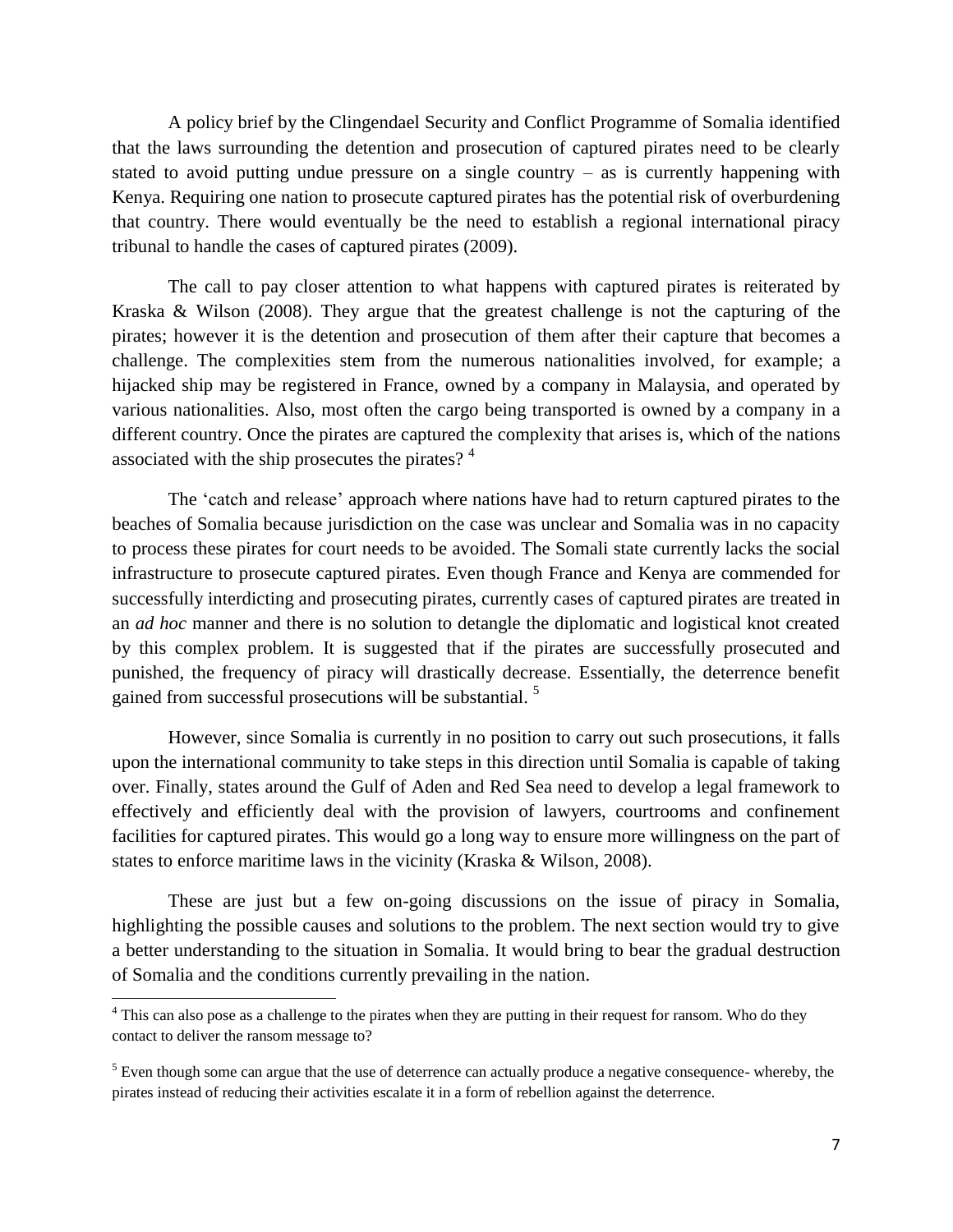# **BACKGROUND AND CURRENT CONDITIONS IN SOMALIA**

<span id="page-7-0"></span>The gradual deterioration of the Somali state reached its peak in the early 1990s when a civil war broke out. The aftermath of the Somali civil war has been the seceding of many clans from the main Somalia; 1991 was the last time Somalia was united under one government. After the civil war, the Harti and Tanade clans declared a self-governing state in the northeast and called it Puntland. In 2002, Southwestern Somalia also declared itself autonomous. In 2006, a group of Islamists gained control of part of the southern sector including the capital by removing the warlords who had been ruling for 15 years. With the support of Ethiopian troops, forces loyal to the interim administration took control from the Islamists at the end of 2006. These are the constant internal conflicts going on in Somalia (British Broadcasting Cooperation [BBC], 2009a).

The internal conflict has propelled many Somalis to escape their country and seek refuge in other countries. The United Nations High Commission on Refugees (UNHCR), estimates that there are over 900,000 Somali refugees in neighboring countries and another 1.3 million internally displaced persons in Somalia (2009). The constant fighting and movement has hampered the ability of Somalis to provide food for themselves and their families. Most Somalis rely on the World Food Program (WFP) and other international agencies for their supply of food.

Despite suffering fatalities among staff members and constant looting of its supplies by militias and rebels, the WFP continues to strive to provide food supplies to the needy. According to the Food Security Analysis Unit (FSAU) the number of persons needing food aid has risen from 2.6 million to 3.25 million since the beginning of 2008 and this account for a 77% increase (WFP, 2009).

## <span id="page-7-1"></span>**Somalia as a failed state**

A state can be defined as the expanse and consolidation of territorial and demographic domain under a political authority, including the imposition of order on contested territorial and demographic space (Ayoob, 2005). It can further be defined as a decentralized method of delivering political (public) goods to persons living within designated parameters (borders) (Rotberg, 2004). The political authority is expected to meet the basic needs of the large majority of their people. The state begins to fail when it becomes consumed by internal violence and cease delivering positive political good to its citizens. This leads to political authority losing credibility among the people.

It is the State"s ability to effectively deliver the most crucial political goods that determine whether a State is strong, weak, failed or even collapsed. In the hierarchy of public goods, the most essential is the authority"s potential ability to provide security, most especially human security to its people. Individuals and privates sectors cannot easily provide and sustain the full force of a publicly controlled security service.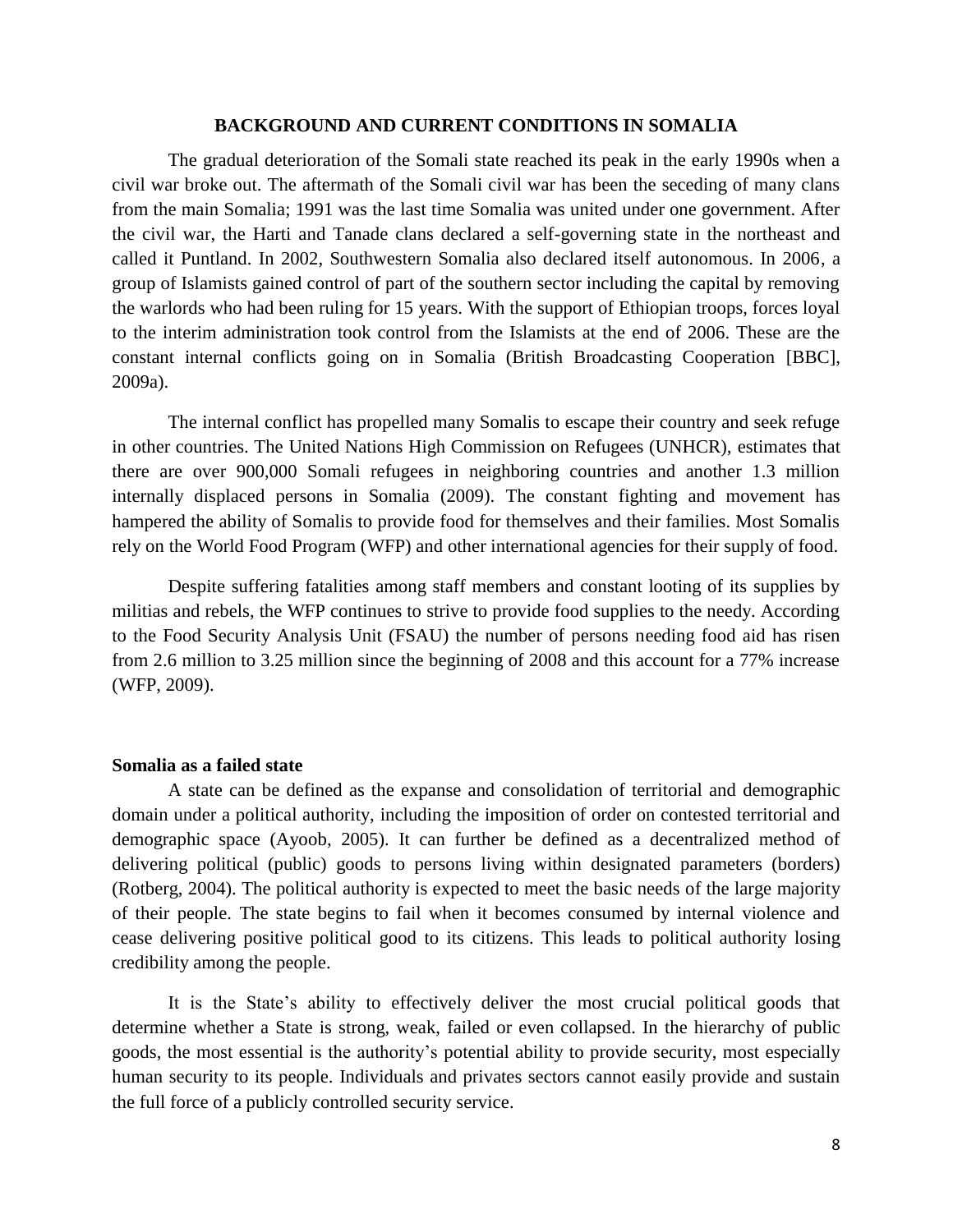"The state's prime function is to provide that political good of security-to prevent crossborder invasions and infiltrations, and any loss of territory; to eliminate domestic threats to or attacks upon the national order and social structure; to prevent crime and any related dangers to domestic human security; and to enable citizens to resolve their difference with the state and with their fellow inhabitants without recourse to arms or other forms of physical coercion" (Rotberg, 2004).

The statement encompasses in totality what role the state or political authority should play in ensuring the safety of both its people and territory. If a state is unable to effectively provide this level of security than it risks the possibility of being classified as a failed state.

Somalia unfortunately over the years has not been able to provide these basic political goods for its citizens. The country has over the years plunged into a state of failure. There is a lack of united political authority in the state. The current political authority in place is a transitional one that was established to attempt to unite the fragmented country.

The absence of a political authority to provide the safety of its people and borders resulted in the fragmentation of Somalia. Over the years with further absence of governmental institutions and structures there has been chaos. As a result of the instability and the constant overthrowing of administration, Somali"s parliament, the Transitional Federal Authority had to meet in neighboring Djibouti to swear in the parliamentarians. This constant instability has complled Somalis to flee and seek refuge in Kenya and other countries.

The high numbers of Somali refugees and internally displaced persons further highlights that there is a lack of not only political insecurity but also a lack of personal security for Somalis. This constant personal insecurity has propelled many Somalis to be on the move seeking for a safe and secured haven. The proceeding section would discuss the genesis of the Somali piracy; this discussion would further highlight how state failure aided or contributed to the surge of pirates.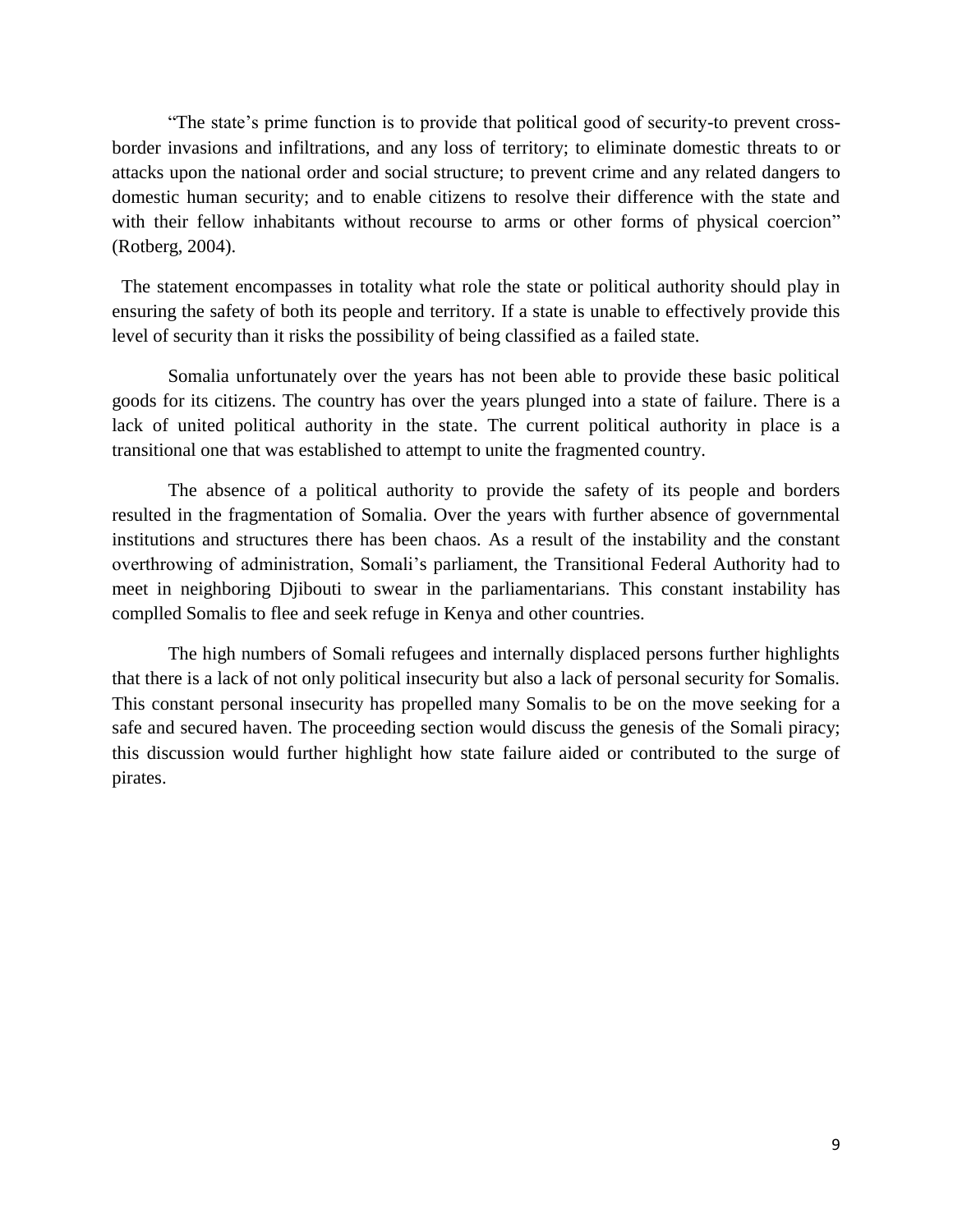## <span id="page-9-0"></span>**The Genesis of the Somali Piracy**

Piracy off the Somali coast did not begin with a group of bandits looking for money or the best way to make money off the ships that travel through the Gulf of Aden. It began with fishermen who were tired of foreign fishing fleets taking advantage of the instability in the country, dumping toxic waste and illegally fishing in the Somali waters. These activities hampered the economic, environmental and health of the country and its people (Waldo, 2009).

The activities of these illegal fishing fleets is known as Illegal, Unreported and Unregulated (IUU). It is estimated that annually between \$4-9billion is generated from this illegal activity with encroachment in Sub-Saharan Africa"s waters amounting to about \$1billion. With no effective authority over the territorial waters of Somalia, these fishing fleets have taken control of the 3,300km coastline available to Somalia and its abundant marine resources. It is estimated that annually about 700 international vessels illegally poach in Somali territorial waters exploiting species of high value such as deep-water shrimps, lobsters, tuna and sharks (High Seas Task Force [HSTF], 2006).

In addition to the illegal fishing, there has also been the dumping of toxic waste into the waters by international companies. The 2005 United Nations Environmental Program (UNEP) Report acknowledged that indeed industrialized nations are reported to be dumping their hazardous waste in Somali territorial waters and the main reason for this practice is cost. In 2009, it cost a European country \$2.50 per tonne to dump its toxic waste in Somalia and \$250 per tonne to dump it safely in Europe. Thus, taking advantage of the lack of political security and non enforcement of environmental security laws, the companies are dumping waste in Somali waters. This is a practice that has been ongoing since the outbreak of the civil war. However, evidence became available after the 2004 tsunami, which washed ashore the containers and barrels, resulting in an outbreak of diseases among the villagers (UNEP, 2006).

This is how the war between the local fishermen and the foreign encroachers began in the 1990s. The fishermen in an attempt to protect their waters and livelihood from being encroached upon by the foreign vessels confronted the acts of foreigners. There are documented cases of these fishermen being drenched with boiling water in their canoes, their nets being destroyed and those with smaller boats crushed and killed in addition to other forms of abuse. The fishermen, to protect themselves, began bearing arms and the trawlers began bearing more sophisticated weapons to overpower the fishermen. As a result the fishermen then up-scaled their protection and the cycle continued and thus the war began and over the years it has developed into what we now call Somalia"s piracy problem (Waldo, 2009).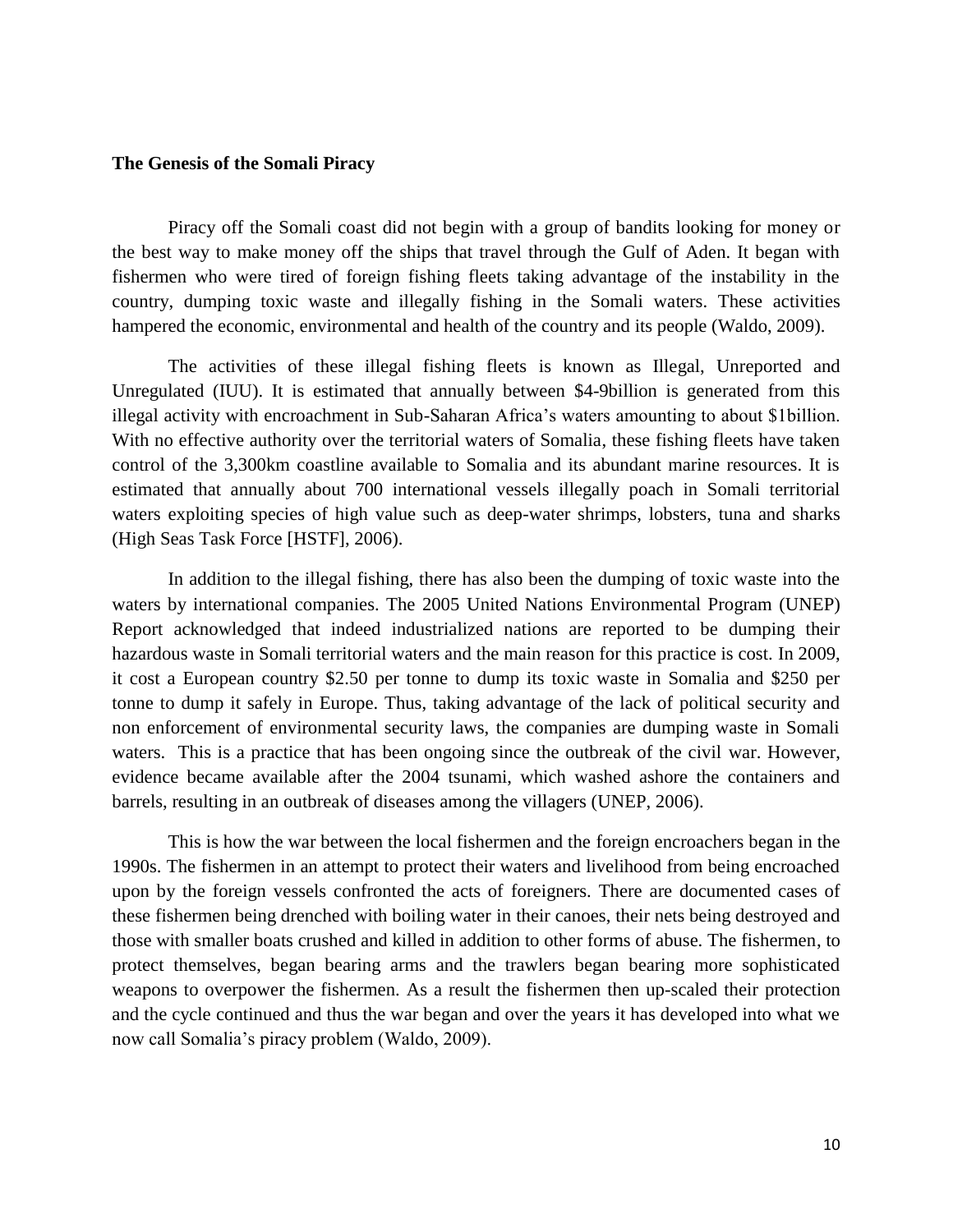#### <span id="page-10-0"></span>**Addressing the Somali Piracy Problem**

It has been identified that two main problems – illegal fishing and dumping of toxic waste in Somalia"s territorial waters coupled with Somalia"s failed status as a state were the underlining issues that contributed to the genesis of piracy in Somalia. The Somali fishermen took steps to address the activities of IUU and illegal dumping. The international community also adopted measures to address the piracy problem. However the approaches used by both parties have been diverse and currently not very effective.

On the 16th of September 1991, a press statement was released by the administration of the Northeastern Regions of Somalia (SSDF). They warned that all illegal fishing vessels should cease activities and that their presence was prohibited. In April1992, the same SSDF through its Chairman, Gen. Mohamed Abshir Musse, wrote to the then Italian Foreign Minister, Gianni De Michelis alerting him to the crimes being committed on the Somali shore by unlicensed Italian trawlers (Somali Fisheries Society).

In September 1995, Somali leaders of the then 12 political factions in conjunction with 2 Somali NGOs wrote to the Secretary General of the UN, Dr. Boutros Boutros Ghali giving account of the dumping of toxic waste and pair-trolling activities in the Somali territorial waters and asked for an intervention from the UN through the setting up of a body that will manage Somalia's sea until a reliable and stable national government is in place, the European Union, Organization of African Union, Arab League and OIC were each copied in this letter (Somali Fisheries Society).

Consecutive Ministers of Fisheries in the Puntland State between 1998 and 2006 consistently appealed to the international community for assistance. The Ministers asked the industrialized nations to inform their companies and citizens to keep their illegal fleets and ships dumping oil, toxic and nuclear waste off the Somali waters. Fishermen in various regions of the country continued to complain to the international bodies and to highlight the negative effects of the illegal fleet on their coast. These fleets used indiscriminate methods such as drift nets, under water explosives among others in fishing (Somali Fisheries Society).

The UN Security Council (UNSC) in 2008 passed the following resolutions - 1816, 1838, 1846, and 1851 in an attempt to curb the piracy issues off the Somali coast. These resolutions give authority to cooperating nations with military and naval presence to use all means possible to intervene in accordance with the United Nations Convention on the Law of the Sea 1982 and to curb the piracy issue off the Somali coast. In addition to capturing pirates in Somali waters, UNSCR 1851 gives the nations the right to even pursue the pirates in Somali land. The resolution however requires that approval must first be sought from the Transitional Federal Government (TFG) operating in Somalia and the UN Secretary General notified (UN Security Council, 2008).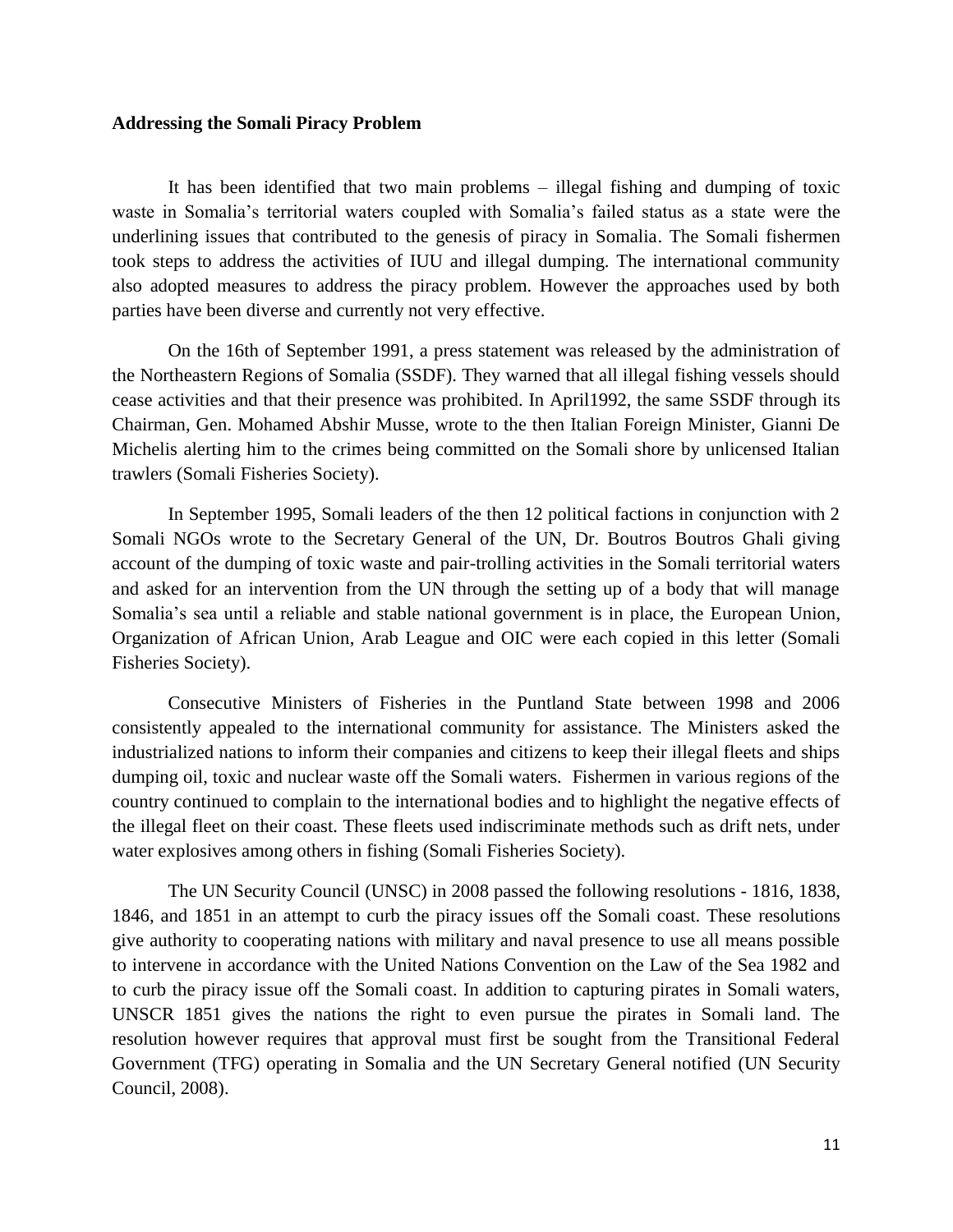Another aspect of the resolution is the explicit citation of the assistance of the EU and NATO. It further promotes the usage of ship riders (this is a system that allows law enforcement personnel from the regional states to board foreign warships and effect arrest of the pirates captured by the warships). The systems further permit the pursuit of the pirates into territorial waters of the sending states. This is similar to an arrangement practiced in the Caribbean to combat drug smuggling (Middleton, 2009).

The EU responded to the Somali problem with Operation Atlanta. Operation Atlanta was launched December 2008 and was the first ever naval mission of the EU, it comprised of seven ships and a budget of 8m Euros per year. The primary aim of Operation Atlanta was to provide escort to WFP ships delivering humanitarian aid to Somali people and its secondary aim, to combat piracy (De Vrej, 2008)

Operation Allied Provider was initiated by NATO in October 2008 and it completed its mission in December 2008. Similar to Operation Atlanta, its primary goal was to escort WFP ships delivering supplies to Somalia safely into the country and to offer protection against possible pirate attacks. The mission provided eight successful escorts and assisted in delivering 30,000 metric tons of aid to Somalia (NATOa, 2008). In March 2009, NATO began another mission, Operation Allied Protector. This mission was to continue contributing towards the fight against piracy in the Horn of Africa and also to ensure safe passage of maritime routes and navigation (NATOb, 2009).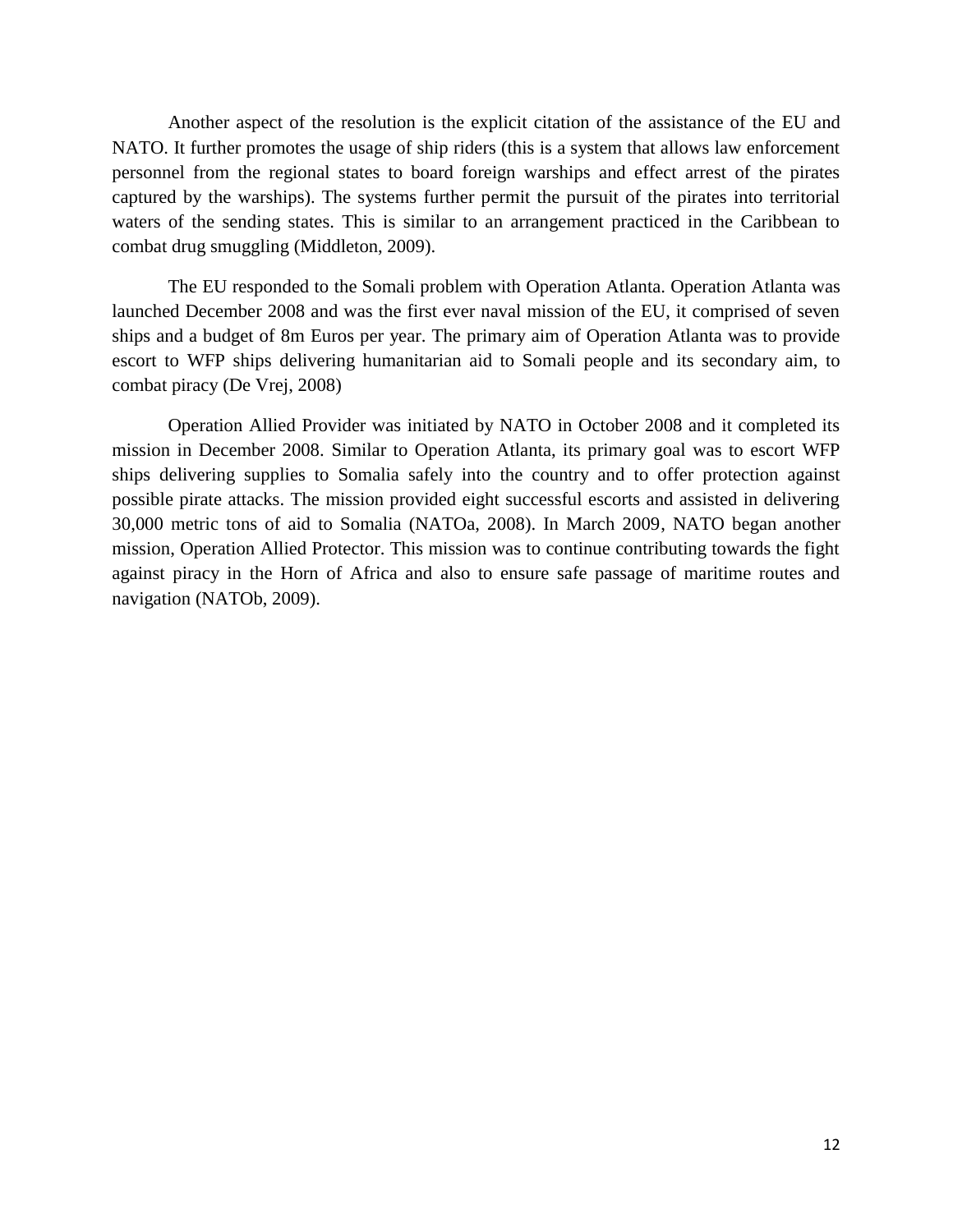#### **FINDINGS AND ITS IMPLICATIONS**

<span id="page-12-0"></span>Throughout this paper it has been the goal to identify the root causes of the piracy crisis in Somalia, how the crisis itself has transformed over time, efforts to respond to it, and the extent of success. The greatest component that enables all other activities to accelerate the piracy issue in Somalia is the fact that Somalia can be classified as a failed state. All the finding stated below further alludes to that fact.

Piracy began when local Somali fishermen took up arms in an attempt to protect their waters from the activities of IUU and illegal dumping of toxic waste. The fishermen were compelled to take up arms because the country lacked any form of political stability or central government, resulting in no security agency in the form of navy or coast guards to patrol the waters and prevent these illegal activities from occurring. In reality some pirates consider themselves to be the coast guards of Somalia. The lack of a government created a perfect environment for piracy to thrive. In the second half of 2006, the Islamic Courts Union (ICU) ruled Somalia for a six month period. During the six month rule of ICU, piracy practically disappeared around Somalia. When the ICU was removed, piracy peaked again (Middleton, 2008).

The next finding was that since the inception of piracy in Somalia, the trade has grown into a very lucrative business. The lawlessness of Somalia provides a perfect breeding area for pirates; however, it is the increase in ransom that continues to serve as motivation for the continuous practice of the "trade". Initially, ransom ranged between tens to hundreds of thousands of US dollars; however, in 2008 this figure shot up to average between half a million to an astonishing \$3.5m. These outrageous payments continue to make piracy in Somalia a very attractive business. Countries and shipping companies are most often very willing to pay these ransoms because the value of the ships and its crew members outweigh the ransom being demanded (Hunter, 2008).

With the increase in ransom and the attractiveness of the piracy business in the Gulf of Aden, pirates are discovering and adopting more innovative ways to carry out their activities. In 2007, most of the piracy activities were carried out in Southern Somalia and the Mogadishu port. From 2008, there has been a shift into the Gulf of Aden. This results from the Gulf being a major shipping route with over 16,000 vessels sailing through each year. In addition to richer pickings than Mogadishu, the funnel like shape of the Gulf makes it easier for the pirates to track and locate ships. The equipment of the pirates has also drastically improved. The pirates have employed the use of Global Positioning System and satellite phones. It is believed that they have been able to plug into international networks to relay information from the Gulf, Europe, and Asia and back to Somalia. Furthermore, the use of mother-ships gives the pirates greater ability to seek and capture prospective victims (UN Security Council, 2008).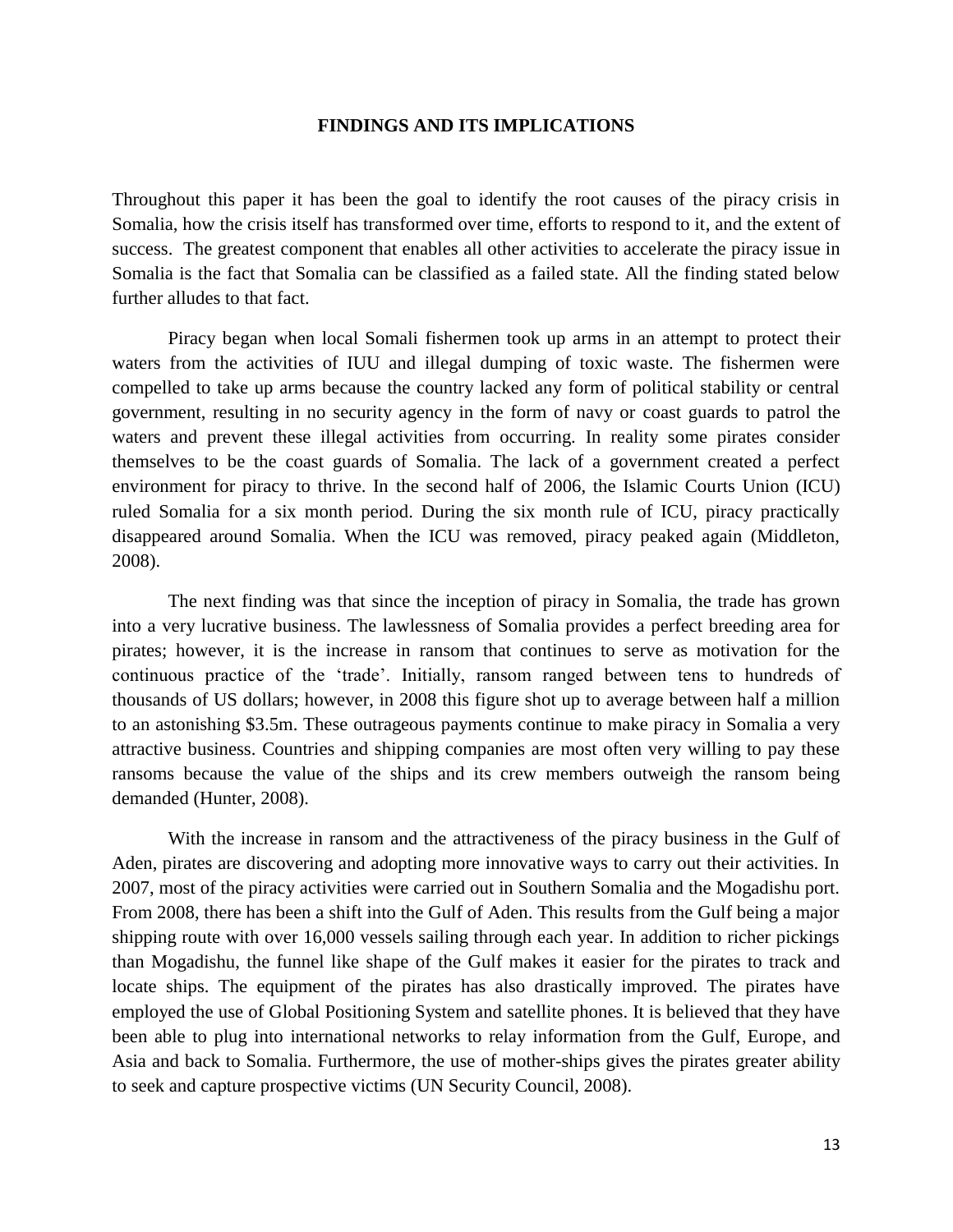These changes have transformed the pirates from simple opportunists into sophisticated professional operators. This is a situation which is likely to prolong the lifeline of their activity unless something is done to halt them. However, with the continuous existence of conditions motivating young men to enter piracy, the likelihood that the number of pirates will increase is high. The increase of pirates translates into more hijackings, higher demands of ransoms and in the case of non-delivery of the high ransoms there may be human casualties (BBCb, 2008).

A lawless nation with no central government, or any form of employment for its young men, it is estimated that approximately two-thirds of Somali youth are without jobs. Almost 75% of Somali households survive on less than \$2 a day; thus piracy provides an alternative to make a living in the face of such desperation. Piracy offer young men in Somalia an opportunity to join the economic elite of the country. Piracy reportedly generated over \$30million (USD) between January and November 2008 (Hunter, 2008). Monetary benefits have been the main attraction for young Somalis men to join the trade.

The next discovery was on the impact of piracy on the lives of Somalia"s citizens. Piracy contributes further towards the instability in the state and further undermines the already weak TFG. The TFG was established to unite the fragmented state, but the activities of the pirates makes it almost impossible to firstly establish that front and furthermore provide the security the state and citizens need.

Secondly, the issue of food security is a great concern for the humanitarian community. This is having negative implications on the delivery of food to the needy persons in Somalia. The on-going drought and the political unrest have left about 70% of the population without needed humanitarian assistance . Six consecutive years of below average rainfall has greatly intensified the need for food assistance. However, the operations of the pirates make it extremely difficult for the WFP to deliver the needed food assistance to the affected persons. The WFP has to be escorted to enable them deliver the needed assistance. Since the escort service began in late 2007 over half a million tons of food has been delivered. This escort system is mainly provided by France, Denmark, the Netherlands and Canada. Before the escort system began, the WFP had to suspend the delivery of food to the displaced and hungry people of Somalia (WFP, 2010).

Unfortunately, whenever a state withdraws from the escort system the delivery of food has to be halted until another state pledges support and provides a navy to escort the food ships into Somalia. This inconsistency in the delivery of food needs to be stopped and a more effective and reliable system established to avoid gaps in the delivery system. The importance of food security cannot be over-emphasized. In a country like Somalia with no central government and so many displaced persons, the provision of food is a great necessity, and the international community must ensure the safe delivery of adequate food each day. The consequence of insecure food supply and inadequate food rations will be dire. The Somali people would only become more desperate, and as such even more of them would join the pirates.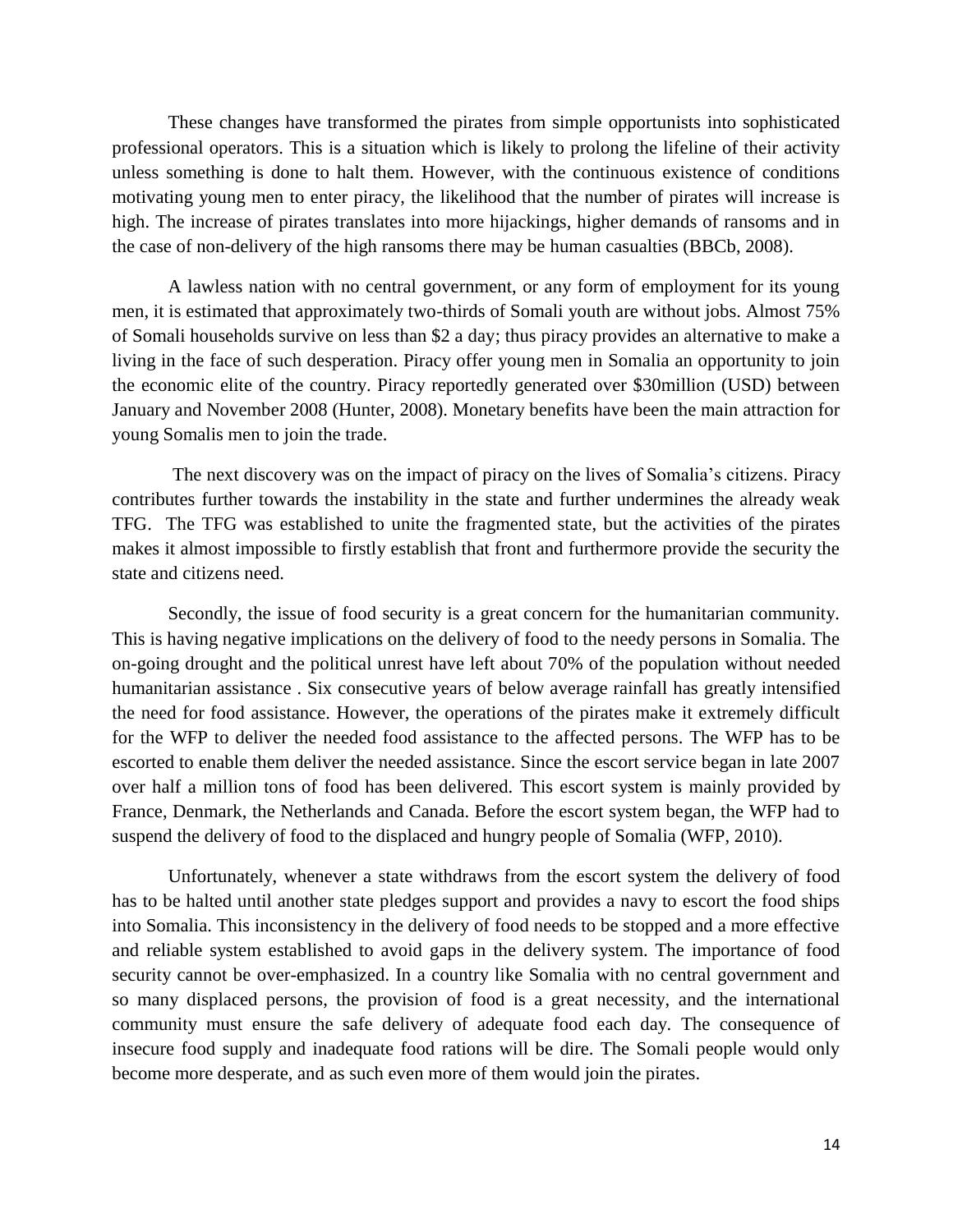The next finding was on the implication of piracy on security and the international community as a whole. One of the reasons for which Somalia is known as a dangerous and violent country is the free flow of arms in the country. No day goes by without reports of explosions, kidnappings, murders and battles. The pirates keep most of the money they gain for themselves and the maintenance of their lavish lifestyles. However, some of the money is passed down to significant natives some of whom are involved in the on-going war in the country thus indirectly financing the war (Reuters, 2008).

There have been reports of the piracy money being linked with the US terror-listed Al Shabaab. Al Shabaab emerged as a young militia during the rule of the Islamic Courts. The USA believes it has close ties with Al Qaeda and is currently fighting an insurgency against the Ethiopian and Somali transitional government troops. Indeed, exterminating piracy would not stop the war but it may reduce the availability of money for the purchasing of arms (Reuters, 2008). The lack of any form of maritime security allows for the flourishing of a people and arms smuggling operation in addition to the already mentioned illegal fishing in the Somali waters.

The greatest threat that the pirates of Somalia pose to security and the international community is the reports that these pirates could or are becoming agents of international terrorism. Though there has not been, to date, any concrete evidence to prove this statement, happenings and attacks in the region seem to point to that fact. The possibilities of the Somali piracy linking with international terrorism is a concern that needs to be taken very seriously. Seaborne terrorism needs to be taken very seriously considering that a US naval vessel, *The USS Cole*, was attacked in that region. Terrorism at sea can take many forms including direct attacks on naval or commercial ships such as the attack on the *MV Limburg*; using hostages from pleasure ships as leverage or bargaining chips for higher ransom; using high profile victims for an atrocity; or using hijacked ships as floating weapons. As already mentioned, the financial returns of piracy can be used to fund the activities of terrorists worldwide (Lehr, Vol. III).

The effect of piracy on international trade is extremely costly. The companies whose ships are prevented from reaching their destination on time lose great money. In addition, the ransom paid to the pirates makes sailing through the Gulf of Aden a very costly journey. With the increase in hijacking, the cost of insurance premiums for ships sailing through the Gulf of Aden has been increased. With the possibility of hijacking, war risk insurance has to be paid before a ship sails out. There are reports that the premiums have been raised tenfold in a year. If it becomes too costly to insure a ship to sail safely and timely through the Gulf of Aden, then ships will have to take the longer route to Europe and North America through the Cape of Good Hope (Costello, 2008).

This option seems to be a real possibility but the additional cost of extra traveling days and fuel consumption will add significantly to the cost of transporting goods. These additional costs will most definitely be transferred onto the retail cost of the goods. With most of the goods being transported through the Gulf of Aden being oil and weapons, and the inconsistency of oil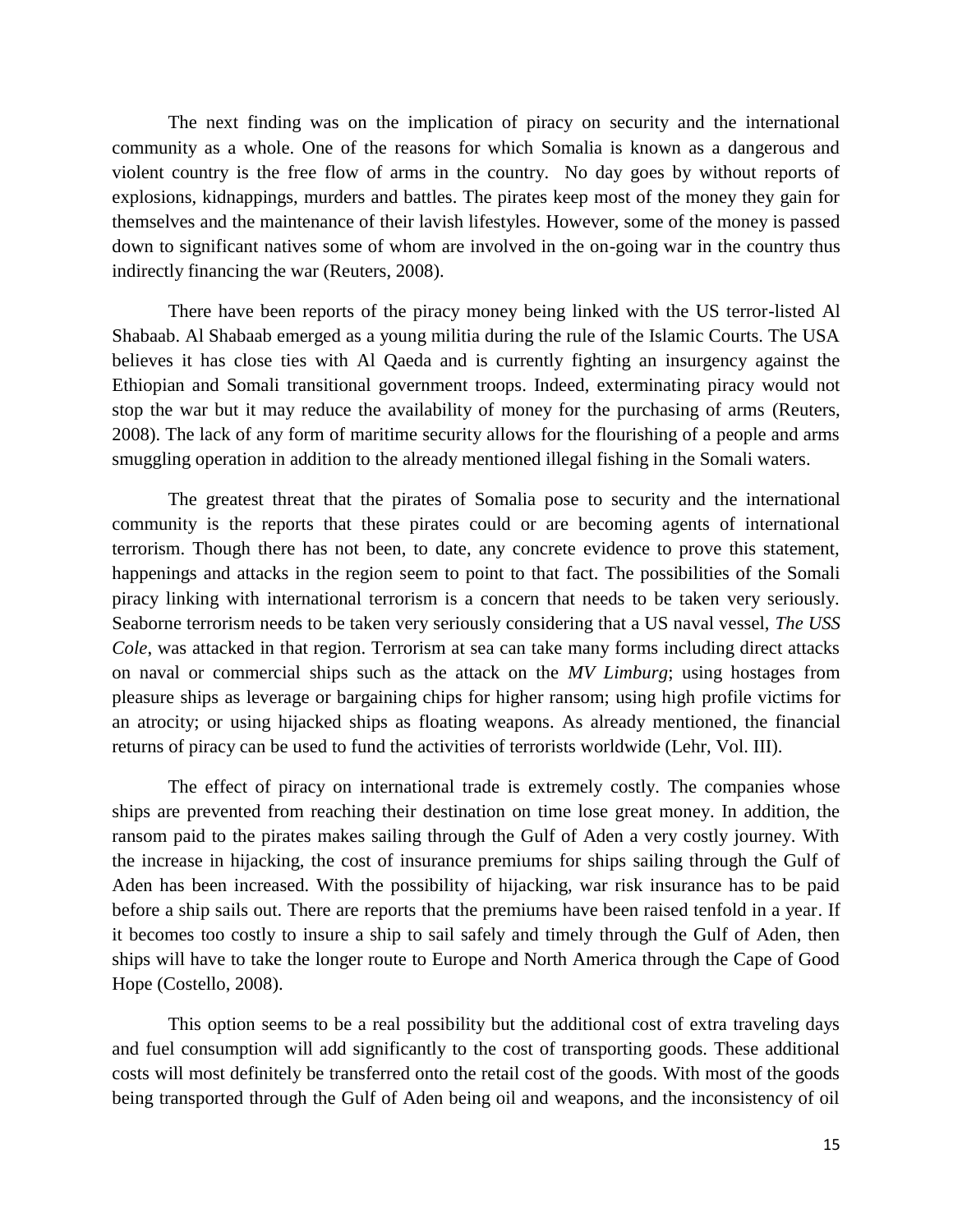prices on the world market, anything that would further raise the price is of major concern not only to international trade but to nations as well (Tsvetkova, 2009).

It was further found out that piracy also poses a threat to the environment. Environmental security for a country that depends heavily on agriculture and fishery is essential. Huge oil tankers sail through the Gulf of Aden and there is a constant fear that a pirate attack can aggravate into a major oil spill. During the attack of the *Takayama,* the ship"s fuel tanks were hit and oil spilled into the water (Cable News Network [CNN], 2008). In order to seize large oil tankers, the pirates use anti-tankers rockets launchers and grenades- which are readily available in Somalia. With the frequency and intensity of these attacks the possibility of hitting an oil tanker and causing a spillage is likely, resulting in a devastating environmental disaster. Oil spillage is very difficult to clean up and more dangerous to contain on sea as compared to land. It can spread very quickly covering the beaches and damaging and killing local flora and fauna as well as coastal and sea-borne wildlife. In a country like Somalia where the citizens depend greatly on fishing and agriculture such an environmental damage can be detrimental to the wellbeing of the population (Tsvetkova, 2009).

With pirates becoming bolder, more daring and employing more powerful weapons, a tanker can be set on fire, sunk or forced aground. Any of these situations will be catastrophic and the consequences deadly. Considering the already alarming level of unauthorized and unsafe fishing methods adopted by the IUU, the already fragile ecosystem could suffer more catastrophic environmental damage for years to come. The pirates are indeed only concerned with extracting ransom payments but the possibility of them destroying a ship is an option that should not be overlooked.

The last finding was on the efforts adopted in addressing the problem. Thus far the international community through the UN Security Council has adopted some Resolutions that are aimed at countering the piracy attacks. Mainly, the international community's response has been the deployment of navies and warships. Together the nations affected by the activities of the pirates have both collectively or singularly deployed warship and their navies into the Somali waters to ensure safety for maritime travels. Countries affected but not in a position to singularly send out troops, have the opportunity to do so under the umbrella of an international organization such as the EU and NATO.

This tactic adopted by the international community has not been very effective mainly because the world has been trying to protect their property- similarly to ideologies of traditional security. In traditional security, states provided security for their property against external adversaries. It can be interpreted that the international community perceives the pirates as adversaries attacking their states and must apply force to halt the problem. Furthermore it can be seen that the international community has been trying through the use of force to cease the acts of piracy. However because the internal conflicts of Somalia are not addressed the maritime conflicts cannot be eliminated.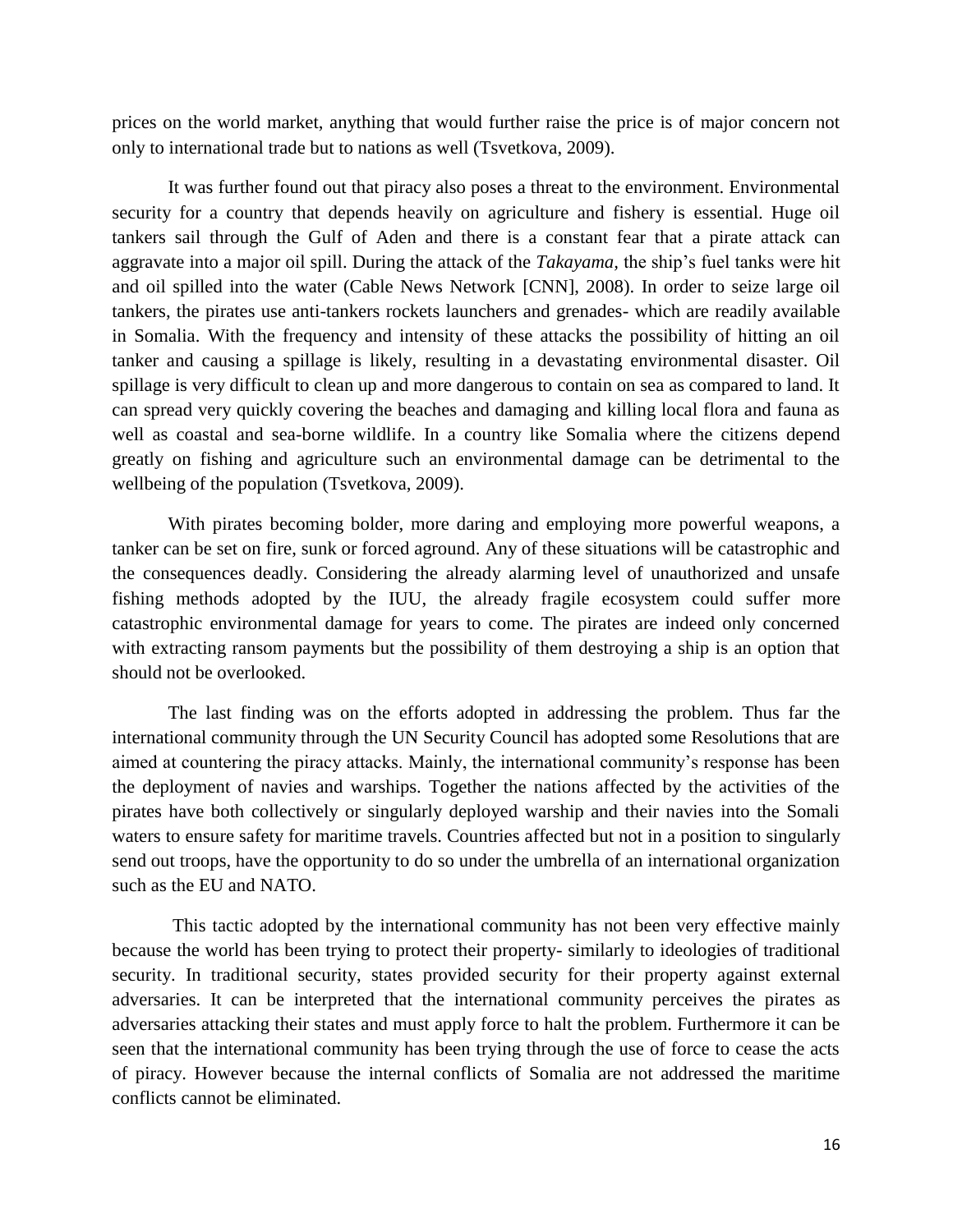As part of the resolutions adopted by the UN Security Council and in conformity with international law, crew of naval ships are permitted to board, inspect and seize any questionable vessel on the high seas. This means the navies of the international community can seize and occupy the cargoes of a pirate ship, arrest the crew and place the pirates on trial under their national jurisdiction. However this law is relevant and operational if the seizure occurred on either the high seas or any waters beyond the jurisdiction of any particular state (Sauvageot, 2009 p. 4). Unfortunately not many countries are willing to bear the cost of prosecuting the pirates.

The literature review on Somalia and piracy reinforced the need for the international community to collaborate and collectively try and disperse the activities of the pirates. The writers attributed piracy to political or economic insecurity in Somalia and reiterated the need for the international community to address the internal causes on land to achieve positive results at sea. Sadly resulting from the absence of Somali governmental institutions and structure, though the navies are occasionally able to capture some pirates, there are many challenges to getting these pirates prosecuted. Aside from the unwillingness of states to take up the responsibility of prosecution, there are not sufficient facilities and logistics to prosecute captured pirates.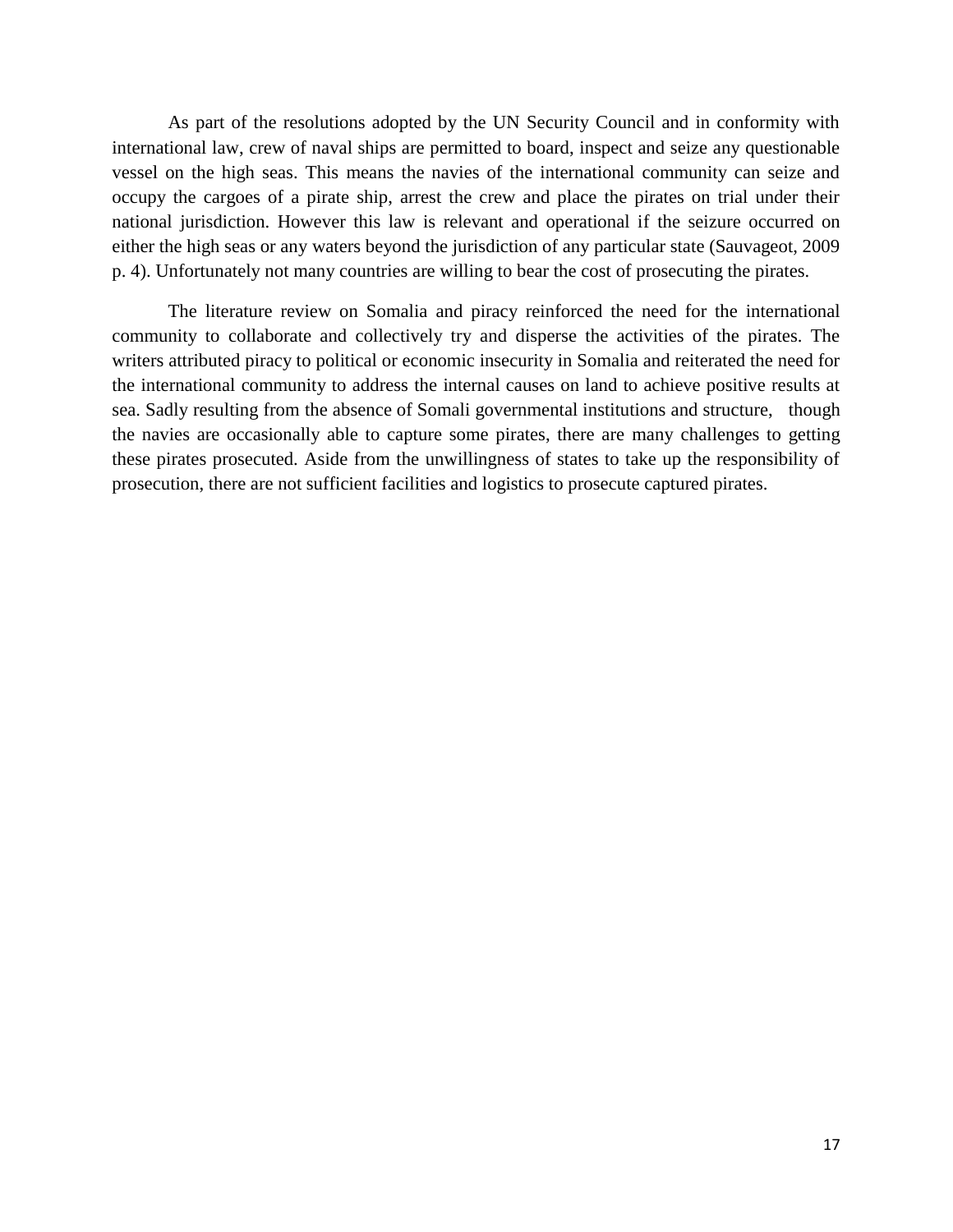## **RECOMMENDATIONS AND CONCLUSION**

<span id="page-17-0"></span>This paper primarily set out to investigate what the root cause(s) of piracy in Somalia is (are). Secondly, the paper aimed at discovering what approaches and means the international community has adopted in addressing the piracy issue. Lastly, it aimed to examine the effectiveness of these solutions and suggest some recommendations on how to better the attempts. The paper was based on the premise that the international community"s attempts thus far have not been extremely effective since it did not target the root causes of piracy in Somalia but rather targeted the immediate problem. A summation of the readings and findings indicated that the Somali piracy is not a sea-born event but rather a land-based one resulting mainly from the failed state status of the country. Consequently, though the international community"s attempts of deploying naval warship into the area were commendable there was the need to tackle the problem both on land and at sea.

The paper concluded with some recommendations or alternative approaches the international community can adopt. Firstly, there is the need to restore a central government in Somalia. An effective central government in charge of the country will help restore some stability and political security in the country. Secondly, the international community should have an effective roaster for naval ships that escort the ships of the WFP to enable them safely deliver food and humanitarian aid to the people of Somalia. In addition to the WFP, commercial ships could also be escorted by the naval ships.

Furthermore, the numerous naval and warships patrolling the waters of Somalia should be on the lookout for foreign ships dumping toxic waste into the water and those illegally fishing. If any of these foreign ships are found culpable of either IUU or illegal dumping they should be arrested and prosecuted. In addition, there needs to be a coordinated effort among the ships patrolling the waters. The numerous naval and warships need to be in constant communication so as to provide support and assistance when the need arises.

There is the need to establish a regional tribunal charged with providing all logistics to prosecute and punish captured Somali pirates. In addition to the captured pirates, persons suspected to be engaging in illegal dumping and IUU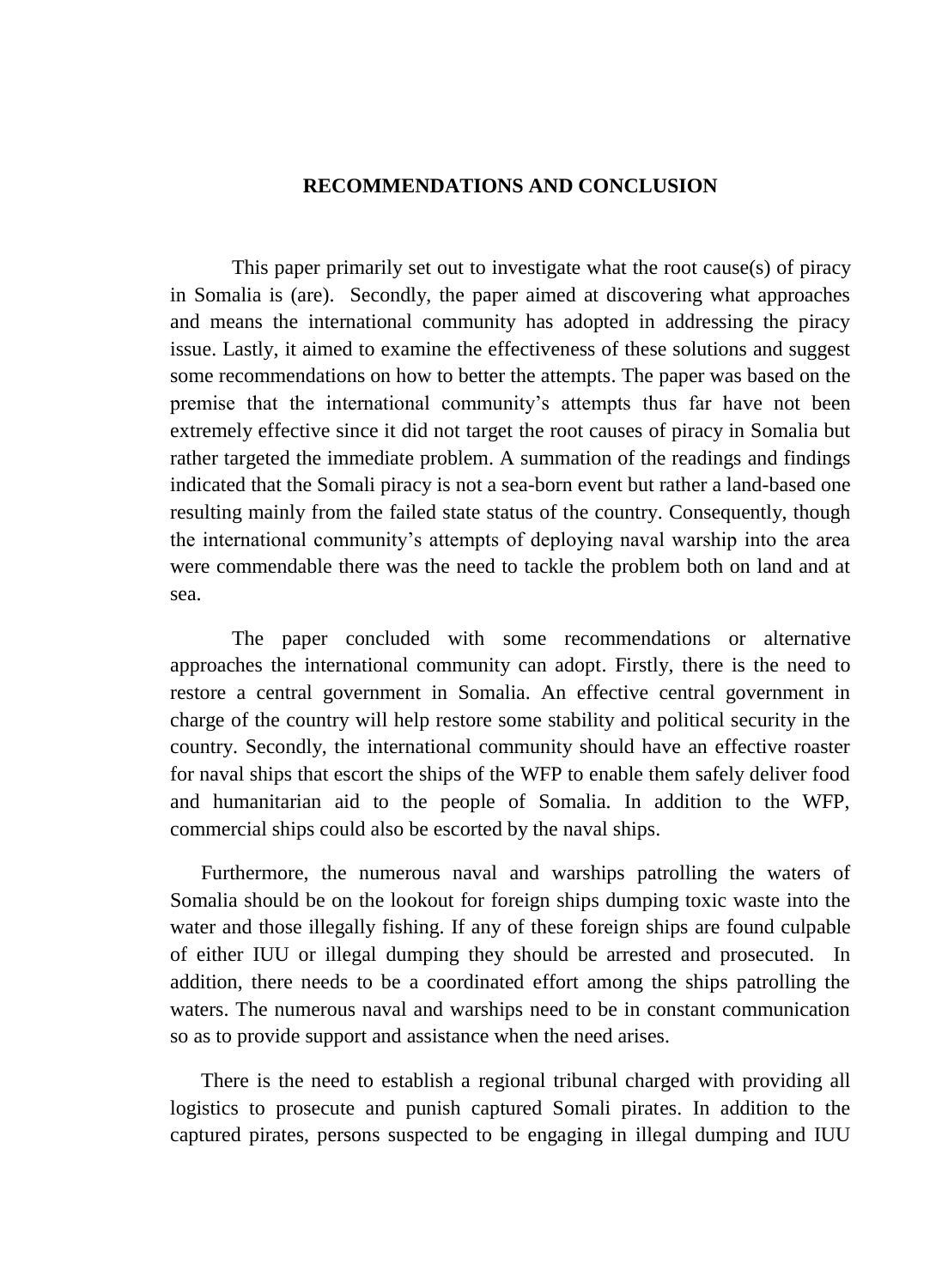could be tried in this tribunal. Consequently, known hideouts and havens of pirates need to be raided, and the pirates captured prosecuted and punished to serve as a deterrent to others thinking of taking up the trade. Finally, there is the need to improve on the transmitting of information at sea. With their advanced equipments, the pirates are able to listen in on sea communications and this assists them determine the current location of ships and helps in the planning of the hijacking. A more closed frequency and communication needs to be adopted by ships when sailing through the Gulf of Aden.

The internal conflicts of Somalia are closely linked with the piracy at sea. There is the need to simultaneously address and adopt approaches for both land and sea problems if piracy is to be contained in Somalia. It must be remembered that though Somalia is a failed state, it is not a failed society and the society of Somalia must be considered and consulted when measures are being taken to resolve its problem. Piracy can never be eliminated but it can be contained and controlled and that should be the target of not only the international community but the Somali society as well.

## **BIBLIOGRAPHY**

<span id="page-18-0"></span>Brice, A. (2008, October 1). "Somali piracy threatens trade, boosts terrorists,

analysts say'. Cable News Network (CNN). Retrieved on 30<sup>th</sup> November 2009 from <http://www.cnn.com/2008/WORLD/africa/10/01/piracy.terror/index.html>

British Broadcasting Cooperation. (2009). Country Profile-Somalia, 2009.

Retrieved on  $16<sup>th</sup>$  May

2009 from [http://news.bbc.co.uk/2/hi/africa/country\\_profiles/1072592.stm](http://news.bbc.co.uk/2/hi/africa/country_profiles/1072592.stm)

British Broadcasting Cooperation. (2008, August 9). "Somali pirates free two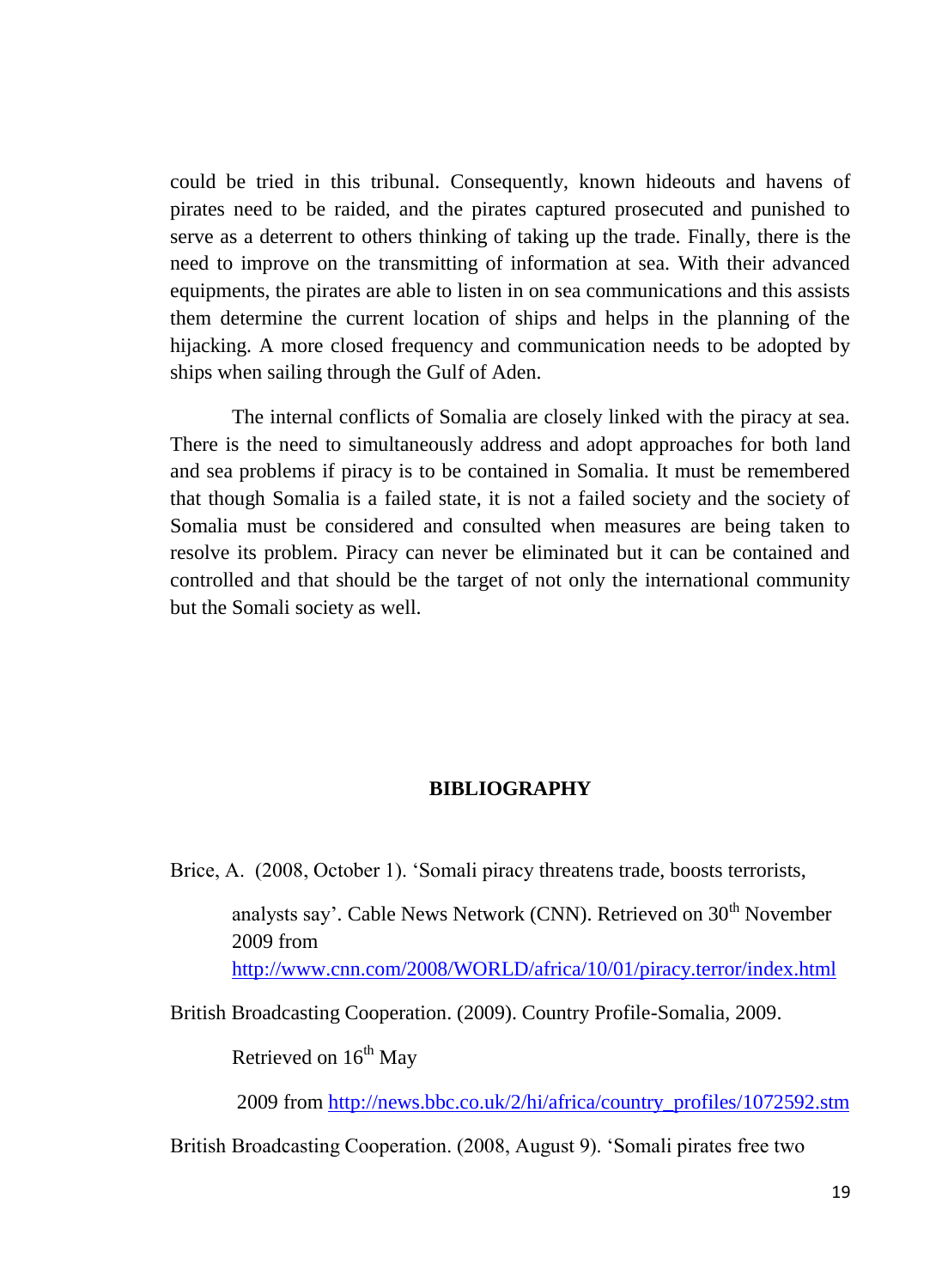Germans'. Retrieved on 20<sup>th</sup> April 2010 from <http://news.bbc.co.uk/2/hi/africa/7551298.stm>

Costello, M. (2008, September, 11). Shipping insurance cost soars with piracy

surge off Somalia. Retrieved on 20<sup>th</sup> April 2010 from [http://business.timesonline.co.uk/tol/business/industry\\_sectors/banking\\_an](http://business.timesonline.co.uk/tol/business/industry_sectors/banking_and_finance/article4727372.ece) [d\\_finance/article4727372.ece](http://business.timesonline.co.uk/tol/business/industry_sectors/banking_and_finance/article4727372.ece)

Crilly, R. (2009, February 5). Somali pirates are paid record \$3.5 million ransom

for MV Faina. Timesonline. Retrieved on 16th May 2009 from <http://www.timesonline.co.uk/tol/news/world/africa/article5663504.ece>

De Vrej, H. (2008, November 21). *EU to deploy first-ever naval force off Somalia.*

Radio Netherlands Worldwide. Retrieved May 19<sup>th</sup> 2009 from [http://www.rnw.nl/internationaljustice/specials/Universal/081121-EU-](http://www.rnw.nl/internationaljustice/specials/Universal/081121-EU-Somalia-piracy)[Somalia-piracy](http://www.rnw.nl/internationaljustice/specials/Universal/081121-EU-Somalia-piracy)

High Seas Task Force. (2006). Closing the Net: Stopping illegal fishing in the

High Seas- Final Report of the Ministerial led Task Force on IUU fishing on the High Seas. Retrieved on 18th May 2009 from [http://www.high](http://www.high-seas.org/docs/HSTFfinal/HSTFFINAL_web.pdf)[seas.org/docs/HSTFfinal/HSTFFINAL\\_web.pdf](http://www.high-seas.org/docs/HSTFfinal/HSTFFINAL_web.pdf)

Hunter, R. (2008, October 28). Somali pirates living the high life. BBC News.

Retrieved on 20<sup>th</sup> April 2010 from

<http://news.bbc.co.uk/2/hi/africa/7650415.stm>

- Kraska, J. & Wilson, B. (2008/2009, Winter). Fighting pirates: The pen and the sword. *World Policy Journal, 25,* (4), 41-52.
- Lehr, P. Somali piracy: The next iteration. *Perspectives on terrorism*, *III,* (4).

Lennox, P. (2008, December). Contemporary piracy off the Horn of Africa.

*Canadian Defense and Foreign Affairs Institute*.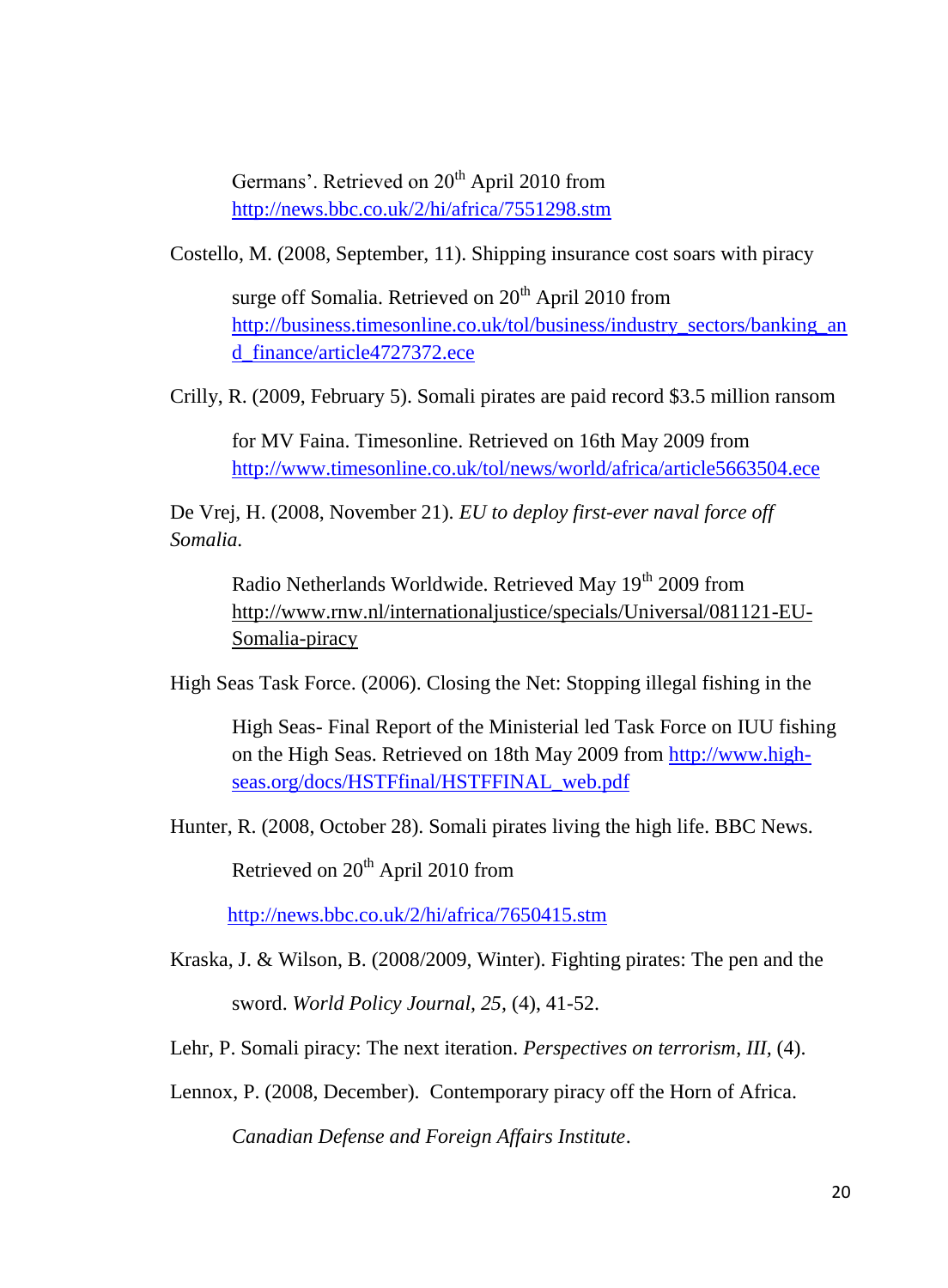Middleton, R. (2008, October). Piracy in Somalia- Threatening global trade,

feeding local wars. Africa programme, *Chatham House Briefing Paper.* AFP BP 08/02.

Milddleton, R. (2009, April, 22). Pirates and how to deal with them. African

Programme and International Law Discussion, *Chatham House Briefing Paper*

Murphy, M. (2009, April, 16). Somali piracy: Not just a naval problem. Accessed

on 3/25/2010 from [http://www.humansecuritygateway.com/documents/CSBA\\_SomaliPiracy\\_](http://www.humansecuritygateway.com/documents/CSBA_SomaliPiracy_NotJustNavalProblem.pdf) [NotJustNavalProblem.pdf](http://www.humansecuritygateway.com/documents/CSBA_SomaliPiracy_NotJustNavalProblem.pdf)

North Atlantic Treaty Organization. (2009, January 12). Somalia Piracy 2008.

Retrieved  $16<sup>th</sup>$  May 2009 from [http://www.shipping.nato.int/InfoonSoma/SomaliPira/file/\\_WFS/piracy%2](http://www.shipping.nato.int/InfoonSoma/SomaliPira/file/_WFS/piracy%202008%20overview.bmp) [02008%20overview.bmp](http://www.shipping.nato.int/InfoonSoma/SomaliPira/file/_WFS/piracy%202008%20overview.bmp)

North Atlantic Treaty Organization. (2008, December 12). *Successful Completion* 

*of NATO Mission Operation Allied Provider.* Retrieved on 19<sup>th</sup> May 2009 from<http://www.nato.int/shape/news/2008/12/081212a.html>

O"Malley, Z. (2009, March 4). *World's most dangerous countries*. Forbes

Magazine. Retrieved on 15<sup>th</sup> May 2009 from [http://www.forbes.com/2009/03/04/most-dangerous-countries-lifestyle](http://www.forbes.com/2009/03/04/most-dangerous-countries-lifestyle-travel_dangerous_countries.html)[travel\\_dangerous\\_countries.html](http://www.forbes.com/2009/03/04/most-dangerous-countries-lifestyle-travel_dangerous_countries.html)

Reuters. (2008, August 25, Monday). Somalia gunmen use piracy ransoms to

fund insurgency. Retrieved on  $20<sup>th</sup>$  April 2010 from [http://www.nation.co.ke/News/africa/-/1066/463664/-/item/0/-/wgs7qh/-](http://www.nation.co.ke/News/africa/-/1066/463664/-/item/0/-/wgs7qh/-/index.html) [/index.html](http://www.nation.co.ke/News/africa/-/1066/463664/-/item/0/-/wgs7qh/-/index.html)

Sauvageot, E. (2009, January). Piracy off Somalia and its challenges to maritime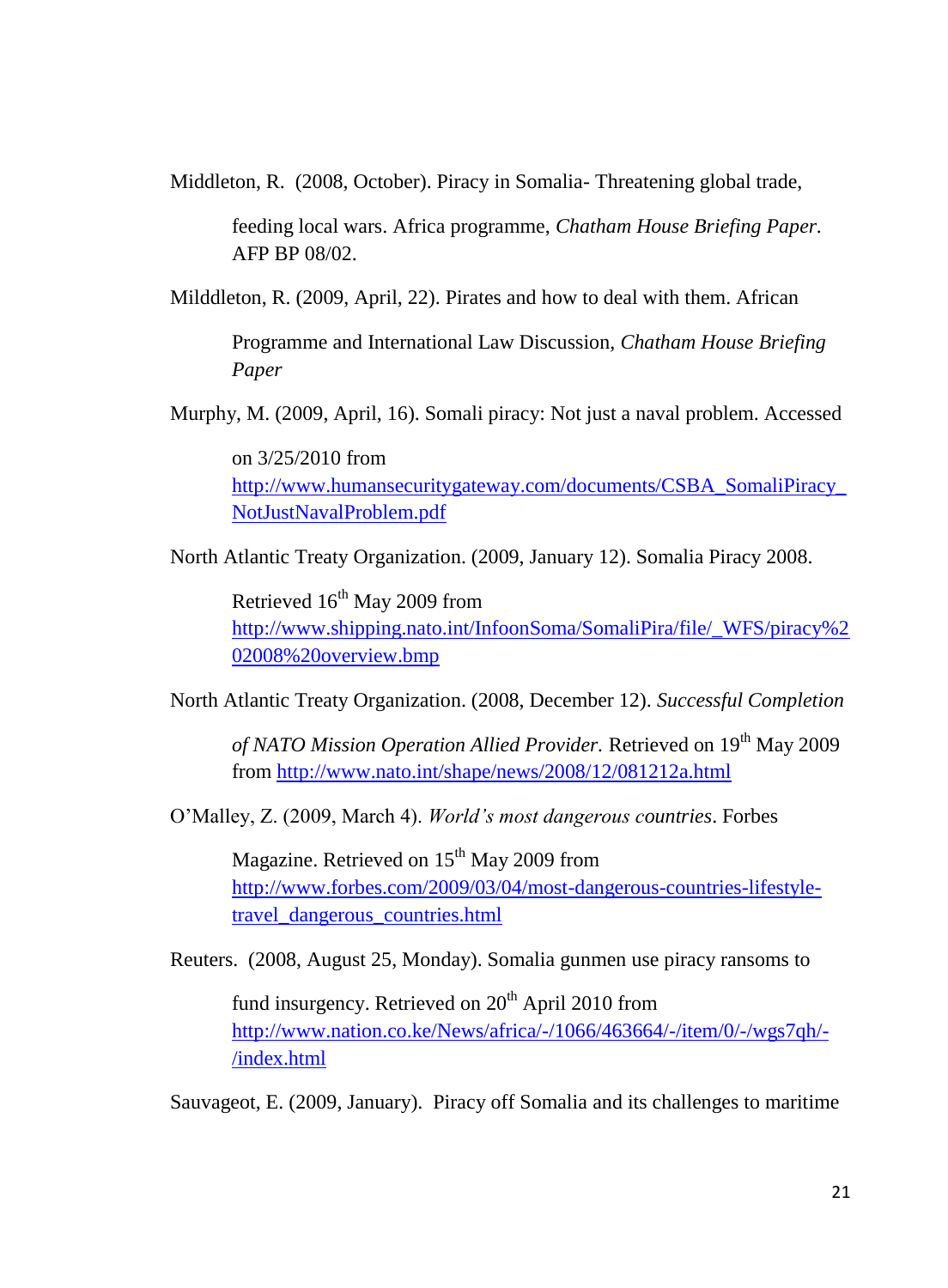security: Problems and solutions. *Research Unit on International Security and Cooperation (UNISCI). 8,* 1-18.

Sheikh, A. (2009, January 9). Ransom paid as Somali pirates free supertanker.

The Independent World. Retrieved on 16th May 2009 from [http://www.independent.co.uk/news/world/africa/ransom-paid-as-somali](http://www.independent.co.uk/news/world/africa/ransom-paid-as-somali-pirates-free-supertanker-1270796.html)[pirates-free-supertanker-1270796.html](http://www.independent.co.uk/news/world/africa/ransom-paid-as-somali-pirates-free-supertanker-1270796.html)

Somali Fisheries Society (n.d) Somali Complains and Appeals on Illegal Fishing

and Hazardous Waste Dumping. Retrieved on 18th May 2009 from [http://somafish.org/index.php?option=com\\_content&view=article&id=11](http://somafish.org/index.php?option=com_content&view=article&id=11&Itemid=13)  $&$ Itemid=13

Tsvetkova, B. (2009). Securitizing piracy off the coast of Somalia. Retrieved on

25<sup>th</sup> February 2010 from [http://kms2.isn.ethz.ch/serviceengine/Files/RESSpecNet/102467/ichapters](http://kms2.isn.ethz.ch/serviceengine/Files/RESSpecNet/102467/ichaptersection_singledocument/43BC7EE7-00DB-4615-84DD-8547F2A80B50/en/Ch_3.pdf) [ection\\_singledocument/43BC7EE7-00DB-4615-84DD-](http://kms2.isn.ethz.ch/serviceengine/Files/RESSpecNet/102467/ichaptersection_singledocument/43BC7EE7-00DB-4615-84DD-8547F2A80B50/en/Ch_3.pdf)[8547F2A80B50/en/Ch\\_3.pdf](http://kms2.isn.ethz.ch/serviceengine/Files/RESSpecNet/102467/ichaptersection_singledocument/43BC7EE7-00DB-4615-84DD-8547F2A80B50/en/Ch_3.pdf)

United Nations Environment Programme Report. (2005). Tsunami Somalia layout.

Retrieved on 18th May 2009 from [http://www.unep.org.bh/Publications/Somalia/TSUNAMI\\_SOMALIA\\_L](http://www.unep.org.bh/Publications/Somalia/TSUNAMI_SOMALIA_LAYOUT.pdf) [AYOUT.pdf](http://www.unep.org.bh/Publications/Somalia/TSUNAMI_SOMALIA_LAYOUT.pdf)

United Nations High Commission for Refugees. (2009, May 15). Heavy clashes

cause fresh displacement in Mogadishu. Retrieved on 16th May 2009 from <http://www.unhcr.org/news/NEWS/4a0d528f2.html>

United Nations Security Council. (2008, October 7). Security Council asks

nations with military capacity in area: To "actively fight piracy" on high seas off Somalia. Retrieved 18th May 2009 from <http://www.un.org/News/Press/docs/2008/sc9467.doc.htm>

United Nations World Food Program. (2009). WFP Activities. Retrieved on 16th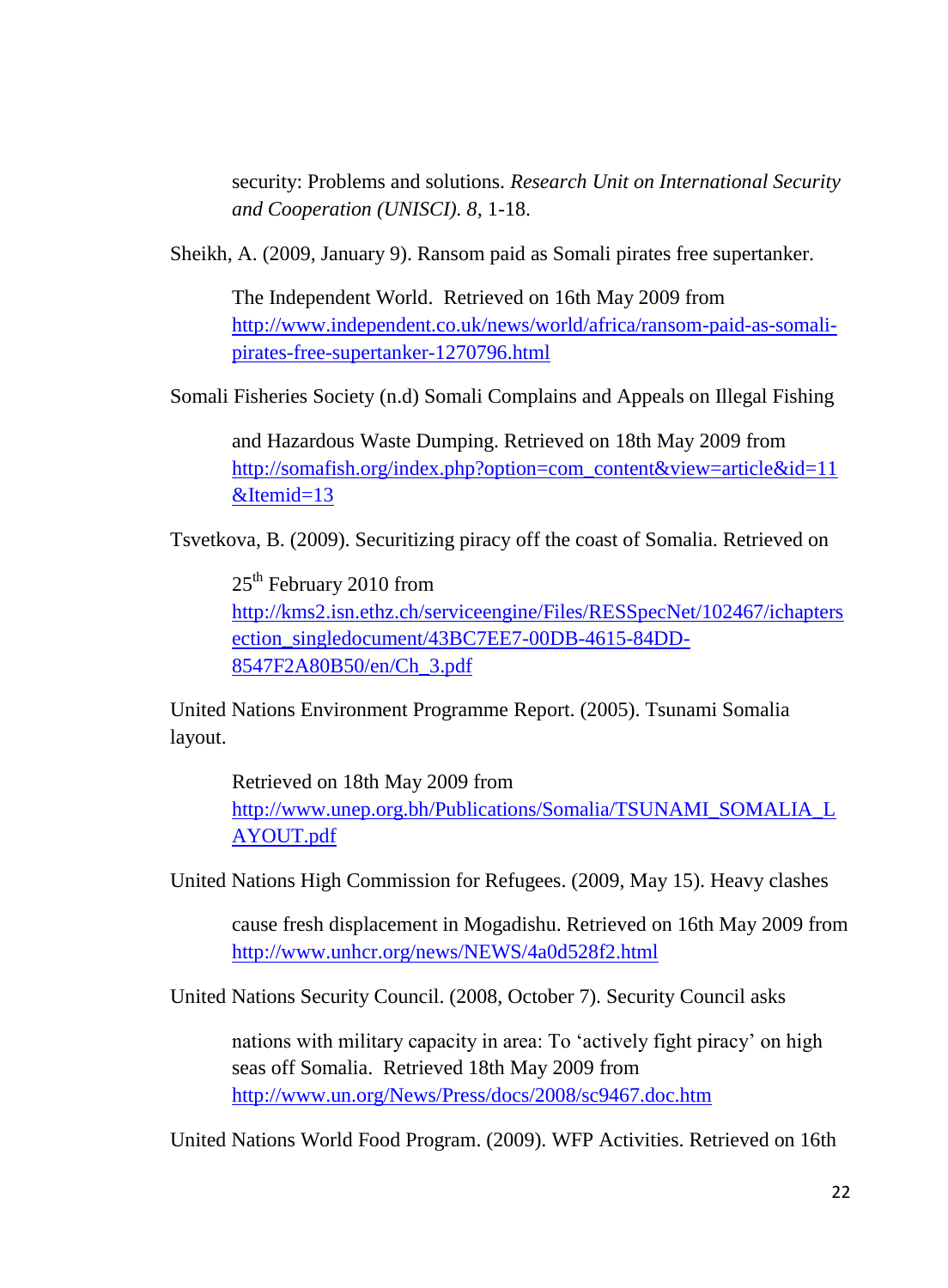May 2009 from<http://www.wfp.org/countries/Somalia>

United Nations World Food Program. (2010). *WFP Activities*. Retrieved on 20<sup>th</sup>

April 2010 from<http://www.wfp.org/node/3584>

Van Girkel, B., Hemmer, J., Kamerling, S., & Van der Putten, F. (2009, August).

Pioneering for solutions to Somali piracy- Facing the challenge, seizing the opportunity. *Clingendael Security and Conflict Programme (CSCP), 3*, 1-5.

Waldo, M.A. (2009, January 8). The Two Piracies in Somalia: Why the world

ignores the other? Retrieved on 18th May 2009 from [http://wardheernews.com/Articles\\_09/Jan/Waldo/08\\_The\\_two\\_piracies\\_in](http://wardheernews.com/Articles_09/Jan/Waldo/08_The_two_piracies_in_Somalia.html) [\\_Somalia.html](http://wardheernews.com/Articles_09/Jan/Waldo/08_The_two_piracies_in_Somalia.html)

Wilson, B. (2009). *Effectively Confronting a Regional Threat: Somali Piracy.* 

The African Centre for the Constructive Resolution of Disputes *Conflict Trends Issue 1*. 11-1